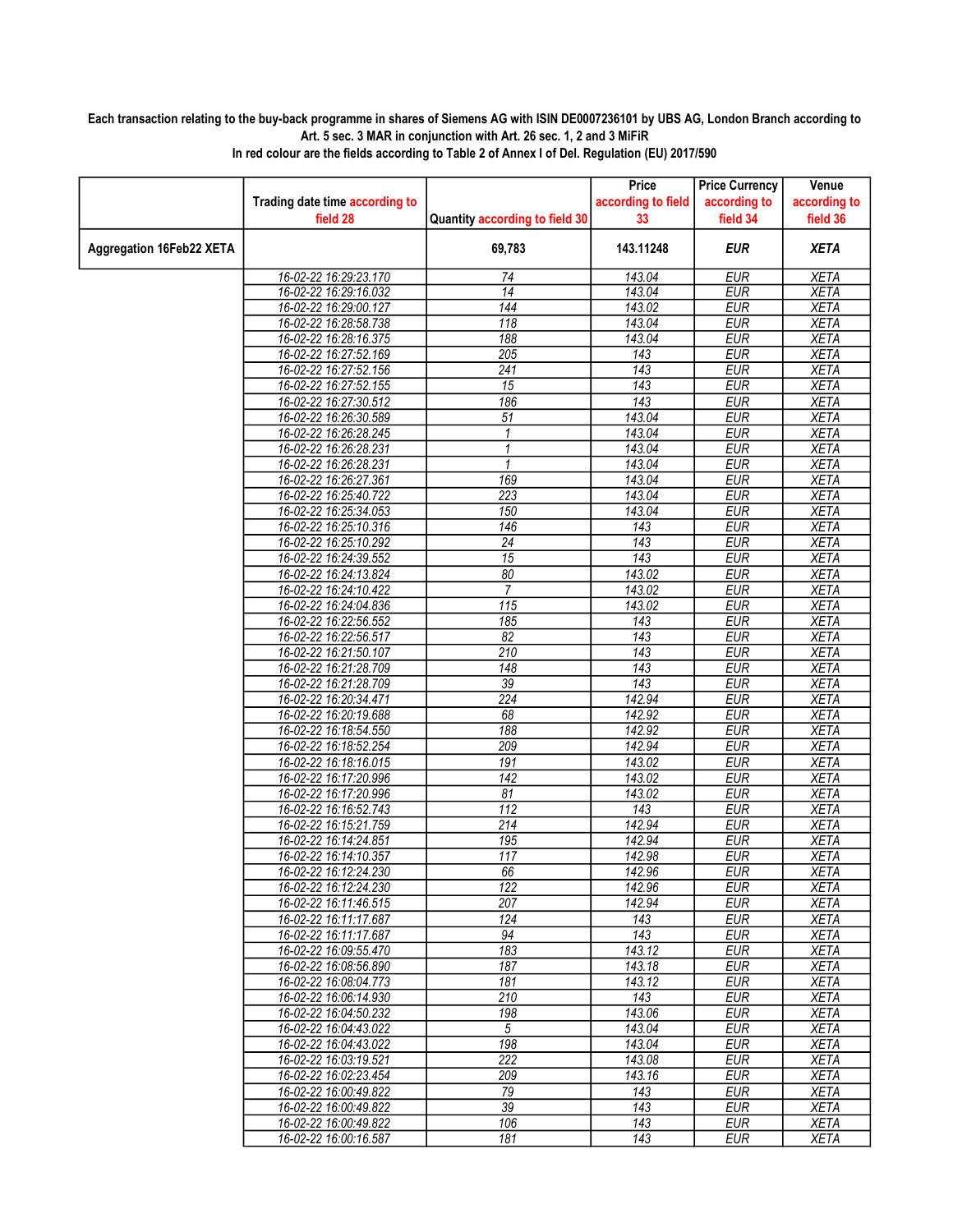| 16-02-22 15:58:31.752 | 93               | 143    | <b>EUR</b> | <b>XETA</b> |
|-----------------------|------------------|--------|------------|-------------|
| 16-02-22 15:58:31.752 | 92               | 143    | <b>EUR</b> | <b>XETA</b> |
| 16-02-22 15:57:28.364 | 44               | 143.02 | <b>EUR</b> | <b>XETA</b> |
| 16-02-22 15:57:28.364 | $\overline{177}$ | 143.02 | <b>EUR</b> | <b>XETA</b> |
| 16-02-22 15:57:28.364 | 121              | 143.02 | <b>EUR</b> | <b>XETA</b> |
| 16-02-22 15:57:28.364 | 102              | 143.02 | <b>EUR</b> | <b>XETA</b> |
| 16-02-22 15:56:04.582 | 196              | 143.04 | <b>EUR</b> | <b>XETA</b> |
| 16-02-22 15:54:35.886 | 152              | 143.12 | <b>EUR</b> | <b>XETA</b> |
|                       |                  |        |            |             |
| 16-02-22 15:54:35.886 | 33               | 143.12 | <b>EUR</b> | XETA        |
| 16-02-22 15:54:20.586 | 72               | 143.16 | <b>EUR</b> | <b>XETA</b> |
| 16-02-22 15:53:24.113 | 14               | 143.4  | <b>EUR</b> | <b>XETA</b> |
| 16-02-22 15:53:24.113 | 14               | 143.4  | <b>EUR</b> | <b>XETA</b> |
| 16-02-22 15:53:21.056 | 51               | 143.4  | <b>EUR</b> | <b>XETA</b> |
| 16-02-22 15:53:21.056 | 67               | 143.4  | <b>EUR</b> | <b>XETA</b> |
| 16-02-22 15:53:18.011 | 17               | 143.4  | <b>EUR</b> | <b>XETA</b> |
| 16-02-22 15:53:16.982 | 26               | 143.4  | <b>EUR</b> | <b>XETA</b> |
| 16-02-22 15:52:03.819 | 208              | 143.76 | <b>EUR</b> | <b>XETA</b> |
| 16-02-22 15:51:07.636 | 203              | 143.7  | <b>EUR</b> | <b>XETA</b> |
|                       |                  |        |            |             |
| 16-02-22 15:49:11.596 | 204              | 143.7  | <b>EUR</b> | <b>XETA</b> |
| 16-02-22 15:48:04.977 | 186              | 143.62 | <b>EUR</b> | <b>XETA</b> |
| 16-02-22 15:46:45.168 | 195              | 143.66 | <b>EUR</b> | <b>XETA</b> |
| 16-02-22 15:46:30.521 | 195              | 143.66 | <b>EUR</b> | <b>XETA</b> |
| 16-02-22 15:45:14.124 | 209              | 143.62 | <b>EUR</b> | <b>XETA</b> |
| 16-02-22 15:44:03.844 | 196              | 143.64 | <b>EUR</b> | <b>XETA</b> |
| 16-02-22 15:42:43.390 | 208              | 143.58 | <b>EUR</b> | <b>XETA</b> |
| 16-02-22 15:42:39.915 | 1                | 143.58 | <b>EUR</b> | <b>XETA</b> |
| 16-02-22 15:41:59.934 | 226              | 143.6  | <b>EUR</b> | <b>XETA</b> |
| 16-02-22 15:41:38.790 | 1                | 143.58 | <b>EUR</b> | <b>XETA</b> |
| 16-02-22 15:40:00.218 | 121              | 143.72 | <b>EUR</b> | <b>XETA</b> |
|                       |                  |        |            |             |
| 16-02-22 15:40:00.218 | 86               | 143.72 | <b>EUR</b> | <b>XETA</b> |
| 16-02-22 15:39:22.205 | 10               | 143.68 | <b>EUR</b> | <b>XETA</b> |
| 16-02-22 15:39:17.214 | 35               | 143.68 | <b>EUR</b> | <b>XETA</b> |
| 16-02-22 15:38:06.076 | 192              | 143.68 | <b>EUR</b> | <b>XETA</b> |
| 16-02-22 15:38:03.918 | 196              | 143.7  | <b>EUR</b> | <b>XETA</b> |
| 16-02-22 15:37:53.451 | 225              | 143.68 | <b>EUR</b> | <b>XETA</b> |
| 16-02-22 15:34:49.817 | 203              | 143.4  | <b>EUR</b> | <b>XETA</b> |
| 16-02-22 15:33:54.054 | 73               | 143.4  | <b>EUR</b> | <b>XETA</b> |
| 16-02-22 15:33:54.054 | 111              | 143.4  | <b>EUR</b> | <b>XETA</b> |
| 16-02-22 15:32:58.099 | 39               | 143.36 | <b>EUR</b> | <b>XETA</b> |
| 16-02-22 15:32:56.006 | 169              | 143.36 | <b>EUR</b> | <b>XETA</b> |
| 16-02-22 15:31:01.047 |                  | 143.22 |            |             |
|                       | 221              |        | <b>EUR</b> | <b>XETA</b> |
| 16-02-22 15:30:27.200 | 187              | 143.24 | EUR        | <b>XETA</b> |
| 16-02-22 15:30:00.120 | 97               | 143.28 | EUR        | <b>XETA</b> |
| 16-02-22 15:28:59.286 | 199              | 143.28 | <b>EUR</b> | <b>XETA</b> |
| 16-02-22 15:27:45.563 | 85               | 143.18 | <b>EUR</b> | <b>XETA</b> |
| 16-02-22 15:27:45.563 | 138              | 143.18 | <b>EUR</b> | <b>XETA</b> |
| 16-02-22 15:26:00.960 | 184              | 143.1  | <b>EUR</b> | <b>XETA</b> |
| 16-02-22 15:25:29.371 | 193              | 143.06 | <b>EUR</b> | <b>XETA</b> |
| 16-02-22 15:23:54.650 | 221              | 142.96 | <b>EUR</b> | <b>XETA</b> |
| 16-02-22 15:22:49.928 | 203              | 142.92 | <b>EUR</b> | <b>XETA</b> |
| 16-02-22 15:20:34.087 | 186              | 142.94 | <b>EUR</b> | <b>XETA</b> |
| 16-02-22 15:19:24.408 | 226              | 142.92 | <b>EUR</b> |             |
|                       |                  |        |            | XETA        |
| 16-02-22 15:19:06.695 | 189              | 142.92 | <b>EUR</b> | XETA        |
| 16-02-22 15:18:40.932 | 128              | 142.94 | <b>EUR</b> | <b>XETA</b> |
| 16-02-22 15:18:40.932 | 84               | 142.94 | EUR        | <b>XETA</b> |
| 16-02-22 15:17:10.057 | 183              | 142.84 | <b>EUR</b> | <b>XETA</b> |
| 16-02-22 15:15:09.417 | 69               | 142.92 | <b>EUR</b> | <b>XETA</b> |
| 16-02-22 15:15:09.417 | 64               | 142.92 | <b>EUR</b> | <b>XETA</b> |
| 16-02-22 15:15:09.417 | 92               | 142.92 | EUR        | <b>XETA</b> |
| 16-02-22 15:14:15.529 | 221              | 143.06 | EUR        | XETA        |
|                       |                  |        |            |             |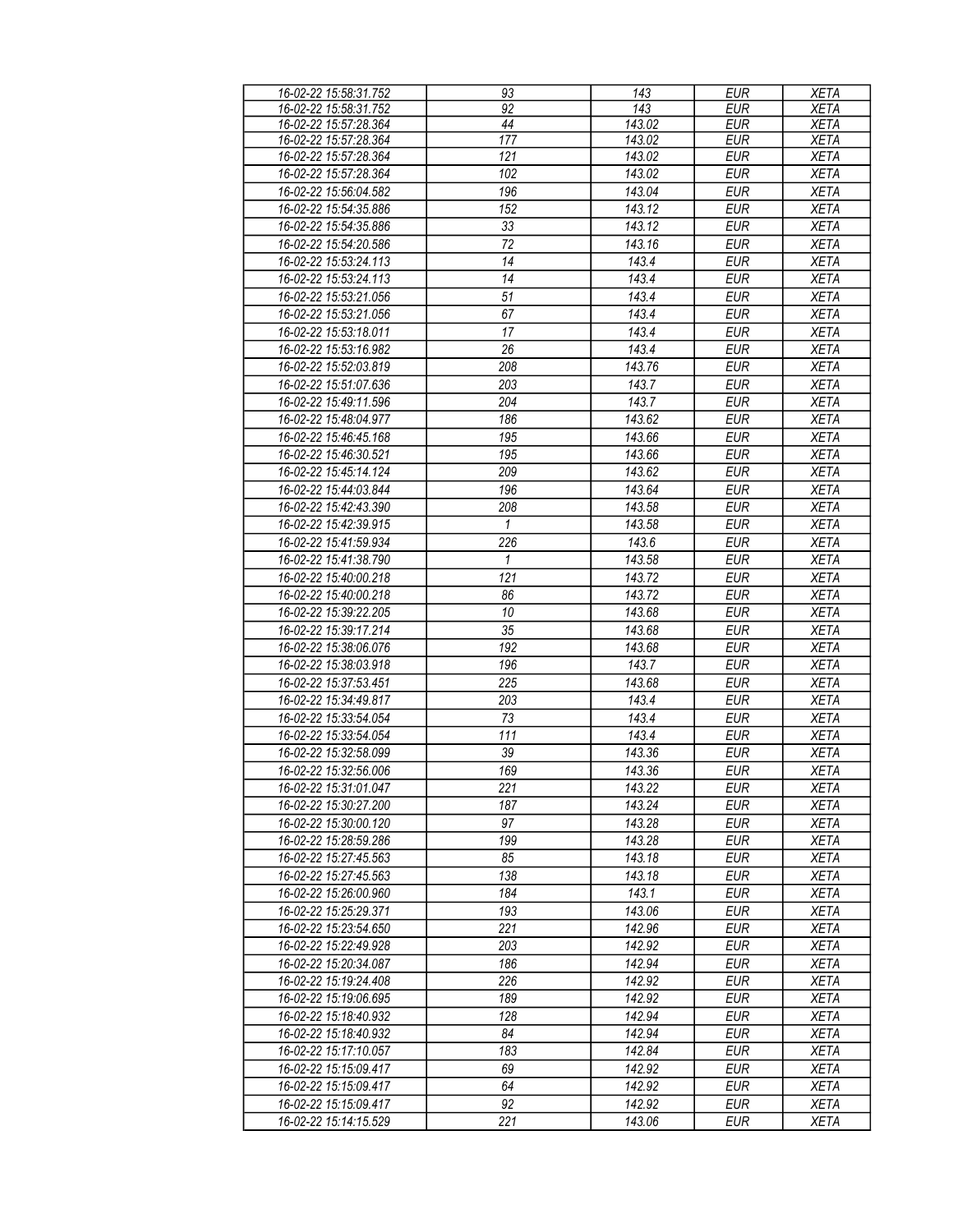| 16-02-22 15:12:40.040 | 216            | 143    | <b>EUR</b> | <b>XETA</b> |
|-----------------------|----------------|--------|------------|-------------|
| 16-02-22 15:10:40.507 | 223            | 142.86 | <b>EUR</b> | <b>XETA</b> |
| 16-02-22 15:10:40.507 | 199            | 142.86 | <b>EUR</b> | <b>XETA</b> |
| 16-02-22 15:09:04.470 | 216            | 143    | <b>EUR</b> | <b>XETA</b> |
| 16-02-22 15:09:04.470 | $10\,$         | 143    | <b>EUR</b> | <b>XETA</b> |
| 16-02-22 15:08:06.968 | 129            | 142.96 | <b>EUR</b> | <b>XETA</b> |
|                       |                |        | <b>EUR</b> |             |
| 16-02-22 15:08:06.968 | 54             | 142.96 |            | <b>XETA</b> |
| 16-02-22 15:06:16.971 | 214            | 143.02 | <b>EUR</b> | <b>XETA</b> |
| 16-02-22 15:05:16.140 | 187            | 142.9  | <b>EUR</b> | <b>XETA</b> |
| 16-02-22 15:04:04.022 | 71             | 142.82 | <b>EUR</b> | <b>XETA</b> |
| 16-02-22 15:04:04.022 | 112            | 142.82 | <b>EUR</b> | <b>XETA</b> |
| 16-02-22 15:02:44.593 | 37             | 142.86 | <b>EUR</b> | <b>XETA</b> |
| 16-02-22 15:02:43.102 | 157            | 142.86 | <b>EUR</b> | <b>XETA</b> |
| 16-02-22 15:01:36.617 | 137            | 142.94 | <b>EUR</b> | <b>XETA</b> |
| 16-02-22 15:01:36.617 | 46             | 142.94 | <b>EUR</b> | <b>XETA</b> |
| 16-02-22 15:01:36.617 | 199            | 142.94 | <b>EUR</b> | <b>XETA</b> |
| 16-02-22 14:59:59.798 | 210            | 142.9  | <b>EUR</b> | <b>XETA</b> |
| 16-02-22 14:58:19.514 | 226            | 142.78 | <b>EUR</b> | <b>XETA</b> |
| 16-02-22 14:56:55.977 | 216            | 142.78 | <b>EUR</b> | <b>XETA</b> |
| 16-02-22 14:55:29.888 | 57             | 142.9  | <b>EUR</b> | <b>XETA</b> |
| 16-02-22 14:55:29.885 | 24             | 142.9  | <b>EUR</b> | <b>XETA</b> |
| 16-02-22 14:55:29.665 | 139            | 142.9  | <b>EUR</b> | <b>XETA</b> |
|                       |                |        |            |             |
| 16-02-22 14:54:01.738 | 12             | 142.84 | <b>EUR</b> | <b>XETA</b> |
| 16-02-22 14:54:01.738 | 187            | 142.84 | <b>EUR</b> | <b>XETA</b> |
| 16-02-22 14:53:07.891 | 183            | 142.88 | <b>EUR</b> | <b>XETA</b> |
| 16-02-22 14:53:07.891 | 184            | 142.88 | <b>EUR</b> | <b>XETA</b> |
| 16-02-22 14:51:48.135 | 161            | 142.92 | <b>EUR</b> | <b>XETA</b> |
| 16-02-22 14:51:48.135 | 63             | 142.92 | <b>EUR</b> | <b>XETA</b> |
| 16-02-22 14:49:59.893 | 42             | 143.26 | <b>EUR</b> | <b>XETA</b> |
| 16-02-22 14:49:59.892 | 165            | 143.26 | <b>EUR</b> | <b>XETA</b> |
| 16-02-22 14:48:49.237 | 189            | 143.44 | <b>EUR</b> | <b>XETA</b> |
| 16-02-22 14:47:49.158 | 200            | 143.5  | <b>EUR</b> | <b>XETA</b> |
| 16-02-22 14:46:42.175 | 189            | 143.36 | <b>EUR</b> | <b>XETA</b> |
| 16-02-22 14:45:51.602 | 194            | 143.38 | <b>EUR</b> | <b>XETA</b> |
| 16-02-22 14:45:51.613 | 184            | 143.38 | <b>EUR</b> | <b>XETA</b> |
| 16-02-22 14:44:03.944 | 180            | 143.3  | <b>EUR</b> | <b>XETA</b> |
| 16-02-22 14:44:03.944 | 40             | 143.3  | <b>EUR</b> | <b>XETA</b> |
| 16-02-22 14:42:26.980 | $\overline{4}$ | 143.32 | <b>EUR</b> | <b>XETA</b> |
| 16-02-22 14:42:26.980 | 104            | 143.32 | <b>EUR</b> | <b>XETA</b> |
| 16-02-22 14:42:26.971 | 76             | 143.32 | <b>EUR</b> | <b>XETA</b> |
| 16-02-22 14:41:16.688 | 195            | 143.22 | EUR        | XETA        |
| 16-02-22 14:40:03.431 | 199            | 143.26 | <b>EUR</b> |             |
|                       |                |        |            | <b>XETA</b> |
| 16-02-22 14:40:00.166 | 14             | 143.3  | <b>EUR</b> | <b>XETA</b> |
| 16-02-22 14:40:00.166 | 169            | 143.3  | <b>EUR</b> | <b>XETA</b> |
| 16-02-22 14:38:01.422 | 29             | 143.14 | <b>EUR</b> | <b>XETA</b> |
| 16-02-22 14:37:57.858 | 11             | 143.14 | <b>EUR</b> | <b>XETA</b> |
| 16-02-22 14:37:57.857 | 105            | 143.14 | <b>EUR</b> | <b>XETA</b> |
| 16-02-22 14:37:57.857 | 37             | 143.14 | <b>EUR</b> | <b>XETA</b> |
| 16-02-22 14:37:35.045 | 217            | 143.18 | <b>EUR</b> | <b>XETA</b> |
| 16-02-22 14:36:46.305 | 206            | 143.2  | <b>EUR</b> | <b>XETA</b> |
| 16-02-22 14:35:31.148 | 21             | 143.26 | <b>EUR</b> | <b>XETA</b> |
| 16-02-22 14:35:31.148 | 169            | 143.26 | <b>EUR</b> | <b>XETA</b> |
| 16-02-22 14:34:38.134 | 214            | 143.42 | <b>EUR</b> | <b>XETA</b> |
| 16-02-22 14:33:31.692 | 87             | 143.24 | EUR        | <b>XETA</b> |
| 16-02-22 14:33:31.692 | 121            | 143.24 | <b>EUR</b> | <b>XETA</b> |
| 16-02-22 14:33:24.372 | 111            | 143.26 | <b>EUR</b> | <b>XETA</b> |
| 16-02-22 14:31:37.331 | 196            | 143.14 | <b>EUR</b> | <b>XETA</b> |
| 16-02-22 14:30:46.633 | 55             | 143.2  | EUR        | XETA        |
| 16-02-22 14:30:46.166 | 128            | 143.2  |            |             |
|                       |                |        | EUR        | XETA        |
| 16-02-22 14:30:00.521 | 83             | 143.14 | EUR        | XETA        |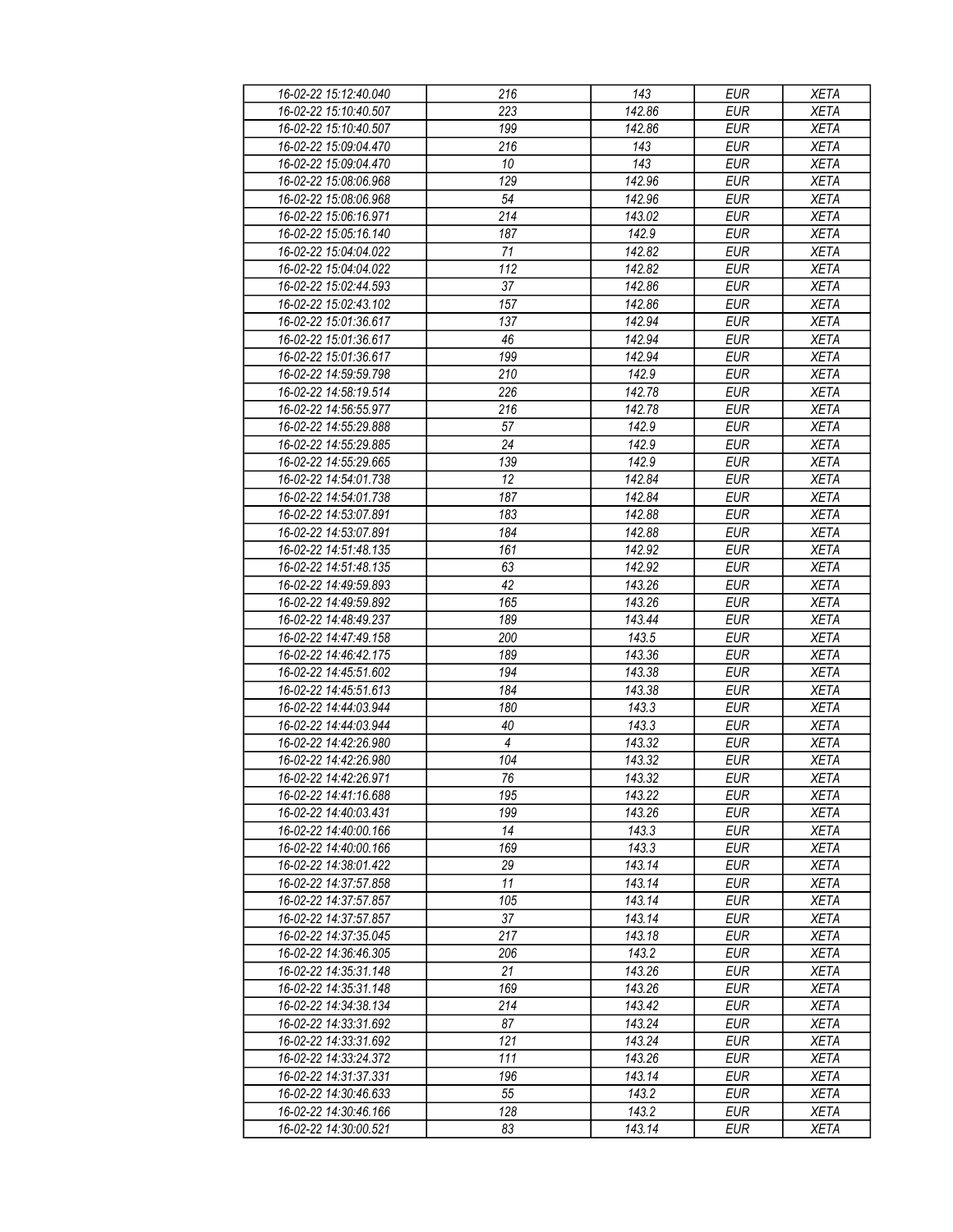| 16-02-22 14:30:00.521 | 133              | 143.14 | EUR        | <b>XETA</b> |
|-----------------------|------------------|--------|------------|-------------|
| 16-02-22 14:29:43.424 | 195              | 143.24 | <b>EUR</b> | <b>XETA</b> |
| 16-02-22 14:27:16.757 | $\overline{206}$ | 143.04 | <b>EUR</b> | <b>XETA</b> |
| 16-02-22 14:25:59.475 | 118              | 142.94 | <b>EUR</b> | <b>XETA</b> |
| 16-02-22 14:25:59.475 | 101              | 142.94 | <b>EUR</b> | <b>XETA</b> |
| 16-02-22 14:23:23.942 | 209              | 142.76 | <b>EUR</b> | <b>XETA</b> |
|                       |                  |        | <b>EUR</b> |             |
| 16-02-22 14:20:31.044 | 217              | 142.96 |            | <b>XETA</b> |
| 16-02-22 14:18:43.820 | 207              | 142.9  | <b>EUR</b> | <b>XETA</b> |
| 16-02-22 14:18:43.820 | 4                | 142.9  | <b>EUR</b> | <b>XETA</b> |
| 16-02-22 14:17:34.546 | 53               | 142.84 | <b>EUR</b> | <b>XETA</b> |
| 16-02-22 14:17:34.546 | 115              | 142.84 | <b>EUR</b> | <b>XETA</b> |
| 16-02-22 14:17:34.545 | 36               | 142.84 | <b>EUR</b> | <b>XETA</b> |
| 16-02-22 14:17:34.545 | 213              | 142.84 | <b>EUR</b> | <b>XETA</b> |
| 16-02-22 14:17:22.669 | $\overline{4}$   | 142.82 | <b>EUR</b> | <b>XETA</b> |
| 16-02-22 14:15:45.575 | 62               | 142.6  | <b>EUR</b> | <b>XETA</b> |
| 16-02-22 14:13:27.877 | 190              | 142.54 | <b>EUR</b> | <b>XETA</b> |
| 16-02-22 14:13:27.877 | 12               | 142.54 | <b>EUR</b> | <b>XETA</b> |
| 16-02-22 14:11:02.615 | 188              | 142.74 | <b>EUR</b> | <b>XETA</b> |
| 16-02-22 14:09:44.412 | 35               | 142.84 | <b>EUR</b> | <b>XETA</b> |
| 16-02-22 14:09:44.412 | 150              | 142.84 | <b>EUR</b> | <b>XETA</b> |
| 16-02-22 14:09:44.412 | $\overline{7}$   | 142.84 | <b>EUR</b> | <b>XETA</b> |
| 16-02-22 14:07:26.568 | 115              | 142.9  | <b>EUR</b> | <b>XETA</b> |
| 16-02-22 14:07:24.912 | 109              | 142.9  | <b>EUR</b> | <b>XETA</b> |
| 16-02-22 14:06:59.519 | 18               | 142.88 | <b>EUR</b> | <b>XETA</b> |
| 16-02-22 14:05:40.888 | 145              | 142.86 | <b>EUR</b> | <b>XETA</b> |
|                       | 43               | 142.86 |            | <b>XETA</b> |
| 16-02-22 14:05:40.876 |                  |        | <b>EUR</b> |             |
| 16-02-22 14:05:04.562 | 213              | 142.74 | <b>EUR</b> | <b>XETA</b> |
| 16-02-22 14:03:19.584 | 115              | 142.7  | <b>EUR</b> | <b>XETA</b> |
| 16-02-22 14:03:19.584 | 87               | 142.7  | <b>EUR</b> | <b>XETA</b> |
| 16-02-22 14:01:34.265 | 29               | 142.78 | <b>EUR</b> | <b>XETA</b> |
| 16-02-22 14:01:34.265 | 192              | 142.78 | <b>EUR</b> | <b>XETA</b> |
| 16-02-22 14:00:10.989 | 139              | 143.02 | <b>EUR</b> | <b>XETA</b> |
| 16-02-22 14:00:10.989 | 51               | 143.02 | <b>EUR</b> | <b>XETA</b> |
| 16-02-22 13:57:58.634 | 198              | 143.28 | <b>EUR</b> | <b>XETA</b> |
| 16-02-22 13:56:09.734 | 185              | 143.38 | <b>EUR</b> | <b>XETA</b> |
| 16-02-22 13:54:11.068 | 104              | 143.5  | <b>EUR</b> | <b>XETA</b> |
| 16-02-22 13:54:11.068 | 70               | 143.5  | <b>EUR</b> | <b>XETA</b> |
| 16-02-22 13:54:11.067 | 20               | 143.5  | <b>EUR</b> | <b>XETA</b> |
| 16-02-22 13:54:08.657 | 151              | 143.52 | <b>EUR</b> | <b>XETA</b> |
| 16-02-22 13:54:08.657 | $50\,$           | 143.52 | <b>EUR</b> | <b>XETA</b> |
| 16-02-22 13:52:19.920 | 207              | 143.42 | EUR        | XETA        |
| 16-02-22 13:50:15.501 | 130              | 143.32 | <b>EUR</b> | <b>XETA</b> |
| 16-02-22 13:50:15.501 | 81               | 143.32 | <b>EUR</b> | <b>XETA</b> |
| 16-02-22 13:48:01.927 | 95               | 143.44 | <b>EUR</b> | <b>XETA</b> |
| 16-02-22 13:48:01.927 | 122              | 143.44 | <b>EUR</b> | <b>XETA</b> |
| 16-02-22 13:46:28.232 | 211              | 143.5  | <b>EUR</b> | <b>XETA</b> |
|                       |                  | 143.5  |            |             |
| 16-02-22 13:45:12.229 | 196              |        | <b>EUR</b> | <b>XETA</b> |
| 16-02-22 13:44:08.152 | 39               | 143.38 | <b>EUR</b> | <b>XETA</b> |
| 16-02-22 13:44:08.152 | 154              | 143.38 | <b>EUR</b> | <b>XETA</b> |
| 16-02-22 13:43:08.087 | 199              | 143.42 | EUR        | <b>XETA</b> |
| 16-02-22 13:40:00.031 | 224              | 143.32 | <b>EUR</b> | <b>XETA</b> |
| 16-02-22 13:38:10.368 | 217              | 143.28 | <b>EUR</b> | <b>XETA</b> |
| 16-02-22 13:37:33.247 | 39               | 143.14 | <b>EUR</b> | <b>XETA</b> |
| 16-02-22 13:35:04.358 | 185              | 143.28 | <b>EUR</b> | <b>XETA</b> |
| 16-02-22 13:35:04.358 | $\mathfrak{Z}$   | 143.28 | <b>EUR</b> | <b>XETA</b> |
| 16-02-22 13:35:04.358 | 187              | 143.28 | <b>EUR</b> | <b>XETA</b> |
| 16-02-22 13:33:31.676 | 200              | 143.38 | <b>EUR</b> | <b>XETA</b> |
| 16-02-22 13:32:59.809 | 184              | 143.4  | EUR        | XETA        |
| 16-02-22 13:30:16.119 | 220              | 143    | EUR        | <b>XETA</b> |
| 16-02-22 13:27:39.556 | 214              | 143.04 | EUR        | <b>XETA</b> |
|                       |                  |        |            |             |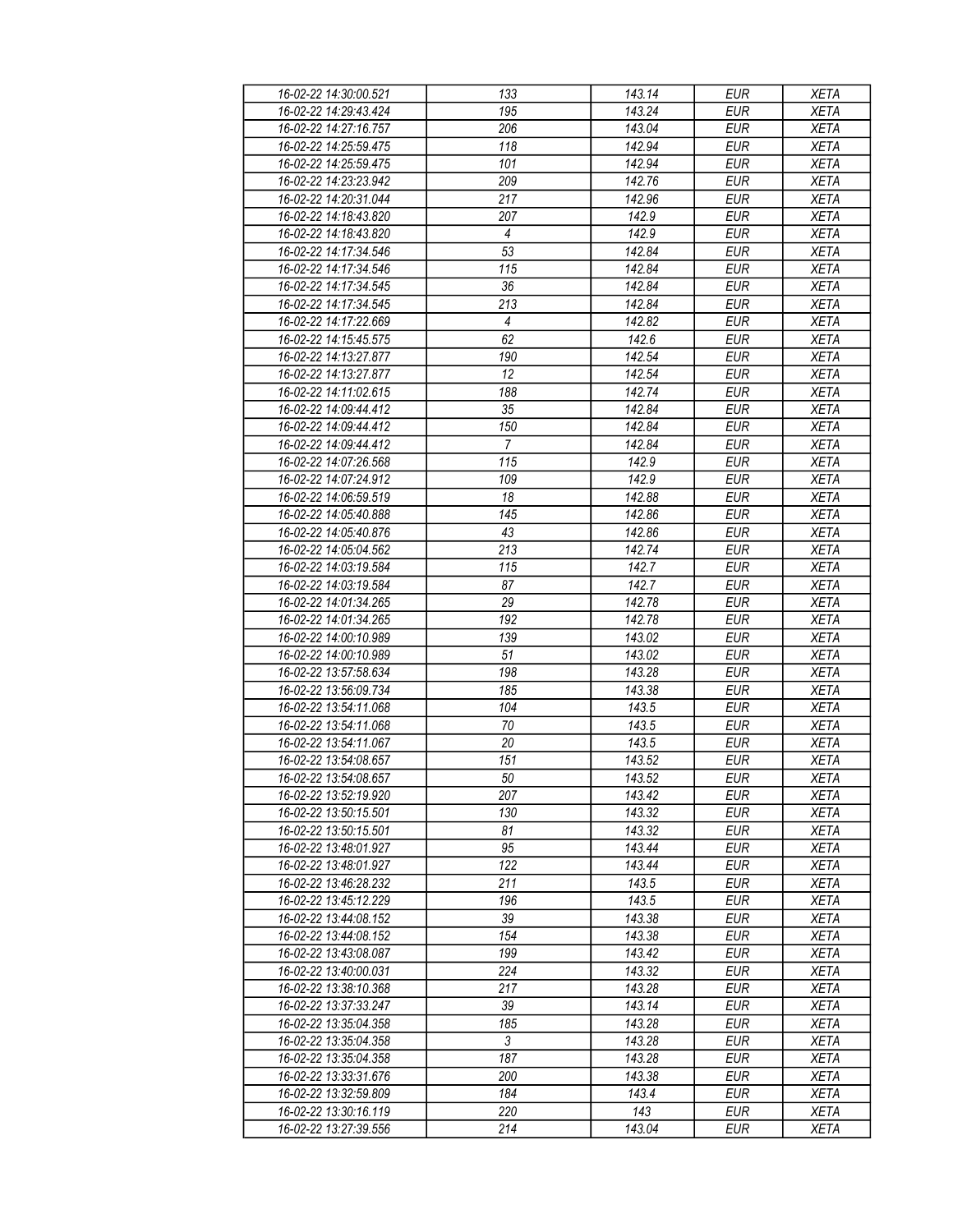| 16-02-22 13:26:59.640 | 217          | 143    | <b>EUR</b> | <b>XETA</b> |
|-----------------------|--------------|--------|------------|-------------|
| 16-02-22 13:25:11.469 | 203          | 143.02 | <b>EUR</b> | <b>XETA</b> |
| 16-02-22 13:22:28.578 | 104          | 142.78 | <b>EUR</b> | <b>XETA</b> |
| 16-02-22 13:22:28.578 | 106          | 142.78 | <b>EUR</b> | <b>XETA</b> |
| 16-02-22 13:19:40.390 | 208          | 142.76 | <b>EUR</b> | <b>XETA</b> |
| 16-02-22 13:16:43.332 | 93           | 142.72 | <b>EUR</b> | <b>XETA</b> |
|                       |              |        |            |             |
| 16-02-22 13:16:43.332 | 116          | 142.72 | <b>EUR</b> | <b>XETA</b> |
| 16-02-22 13:16:38.019 | 193          | 142.74 | <b>EUR</b> | <b>XETA</b> |
| 16-02-22 13:16:38.019 | 226          | 142.74 | <b>EUR</b> | <b>XETA</b> |
| 16-02-22 13:12:30.435 | 18           | 142.52 | <b>EUR</b> | <b>XETA</b> |
| 16-02-22 13:12:30.435 | 207          | 142.52 | <b>EUR</b> | <b>XETA</b> |
| 16-02-22 13:10:47.958 | 191          | 142.46 | <b>EUR</b> | <b>XETA</b> |
| 16-02-22 13:07:37.648 | 186          | 142.42 | <b>EUR</b> | <b>XETA</b> |
| 16-02-22 13:07:37.648 | 38           | 142.42 | <b>EUR</b> | <b>XETA</b> |
| 16-02-22 13:06:09.640 | 165          | 142.52 | <b>EUR</b> | <b>XETA</b> |
| 16-02-22 13:06:09.640 | 55           | 142.52 | <b>EUR</b> | <b>XETA</b> |
| 16-02-22 13:02:18.236 | 200          | 142.52 | <b>EUR</b> | <b>XETA</b> |
| 16-02-22 13:00:30.569 | 203          | 142.62 | <b>EUR</b> | <b>XETA</b> |
| 16-02-22 12:57:39.426 | 168          | 142.64 | <b>EUR</b> | <b>XETA</b> |
| 16-02-22 12:57:39.426 | 17           | 142.64 | <b>EUR</b> | <b>XETA</b> |
| 16-02-22 12:55:07.997 | 224          | 142.46 | <b>EUR</b> | <b>XETA</b> |
| 16-02-22 12:55:07.997 | 109          | 142.46 | <b>EUR</b> | <b>XETA</b> |
|                       |              |        |            | <b>XETA</b> |
| 16-02-22 12:55:07.997 | 33           | 142.46 | <b>EUR</b> |             |
| 16-02-22 12:55:07.997 | 67           | 142.46 | <b>EUR</b> | <b>XETA</b> |
| 16-02-22 12:51:26.950 | 59           | 142.4  | <b>EUR</b> | <b>XETA</b> |
| 16-02-22 12:51:26.950 | 162          | 142.4  | <b>EUR</b> | <b>XETA</b> |
| 16-02-22 12:51:26.950 | $\mathbf{1}$ | 142.4  | <b>EUR</b> | <b>XETA</b> |
| 16-02-22 12:48:47.210 | 182          | 142.26 | <b>EUR</b> | <b>XETA</b> |
| 16-02-22 12:47:51.974 | 57           | 142.32 | <b>EUR</b> | <b>XETA</b> |
| 16-02-22 12:47:51.974 | 169          | 142.32 | <b>EUR</b> | <b>XETA</b> |
| 16-02-22 12:43:29.762 | 186          | 142.12 | <b>EUR</b> | <b>XETA</b> |
| 16-02-22 12:40:30.534 | 126          | 142    | <b>EUR</b> | <b>XETA</b> |
| 16-02-22 12:40:30.534 | 99           | 142    | <b>EUR</b> | <b>XETA</b> |
| 16-02-22 12:38:14.348 | 34           | 142.06 | <b>EUR</b> | <b>XETA</b> |
| 16-02-22 12:38:14.348 | 153          | 142.06 | <b>EUR</b> | <b>XETA</b> |
| 16-02-22 12:38:14.348 | 194          | 142.06 | <b>EUR</b> | <b>XETA</b> |
| 16-02-22 12:35:19.577 | 199          | 142.1  | <b>EUR</b> | <b>XETA</b> |
| 16-02-22 12:33:15.327 | 105          | 142.26 | <b>EUR</b> | <b>XETA</b> |
| 16-02-22 12:33:15.327 | 89           | 142.26 | <b>EUR</b> | <b>XETA</b> |
| 16-02-22 12:30:03.885 | 178          | 142.32 | <b>EUR</b> | <b>XETA</b> |
| 16-02-22 12:30:03.885 | 36           | 142.32 | EUR        | XETA        |
| 16-02-22 12:27:46.630 | 8            | 142.38 | <b>EUR</b> |             |
|                       |              |        |            | <b>XETA</b> |
| 16-02-22 12:27:46.630 | 214          | 142.38 | <b>EUR</b> | <b>XETA</b> |
| 16-02-22 12:25:15.098 | 201          | 142.42 | <b>EUR</b> | <b>XETA</b> |
| 16-02-22 12:24:15.141 | 209          | 142.34 | <b>EUR</b> | <b>XETA</b> |
| 16-02-22 12:21:35.617 | 192          | 142.46 | <b>EUR</b> | <b>XETA</b> |
| 16-02-22 12:21:35.617 | 29           | 142.46 | <b>EUR</b> | <b>XETA</b> |
| 16-02-22 12:19:18.536 | 140          | 142.48 | <b>EUR</b> | <b>XETA</b> |
| 16-02-22 12:19:18.536 | 61           | 142.48 | <b>EUR</b> | <b>XETA</b> |
| 16-02-22 12:16:00.169 | 117          | 142.46 | EUR        | <b>XETA</b> |
| 16-02-22 12:16:00.169 | 107          | 142.46 | <b>EUR</b> | <b>XETA</b> |
| 16-02-22 12:14:22.432 | 196          | 142.44 | <b>EUR</b> | <b>XETA</b> |
| 16-02-22 12:09:15.640 | 33           | 142.44 | <b>EUR</b> | <b>XETA</b> |
| 16-02-22 12:09:15.640 | 175          | 142.44 | EUR        | <b>XETA</b> |
| 16-02-22 12:07:57.754 | 225          | 142.44 | <b>EUR</b> | <b>XETA</b> |
| 16-02-22 12:07:23.476 | 186          | 142.42 | <b>EUR</b> | <b>XETA</b> |
| 16-02-22 12:06:34.896 | 3            | 142.46 | <b>EUR</b> | <b>XETA</b> |
| 16-02-22 12:06:34.896 | 179          | 142.46 | EUR        | XETA        |
|                       |              |        |            |             |
| 16-02-22 12:05:08.591 | 268          | 142.46 | EUR        | <b>XETA</b> |
| 16-02-22 12:03:07.030 | 185          | 142.42 | EUR        | <b>XETA</b> |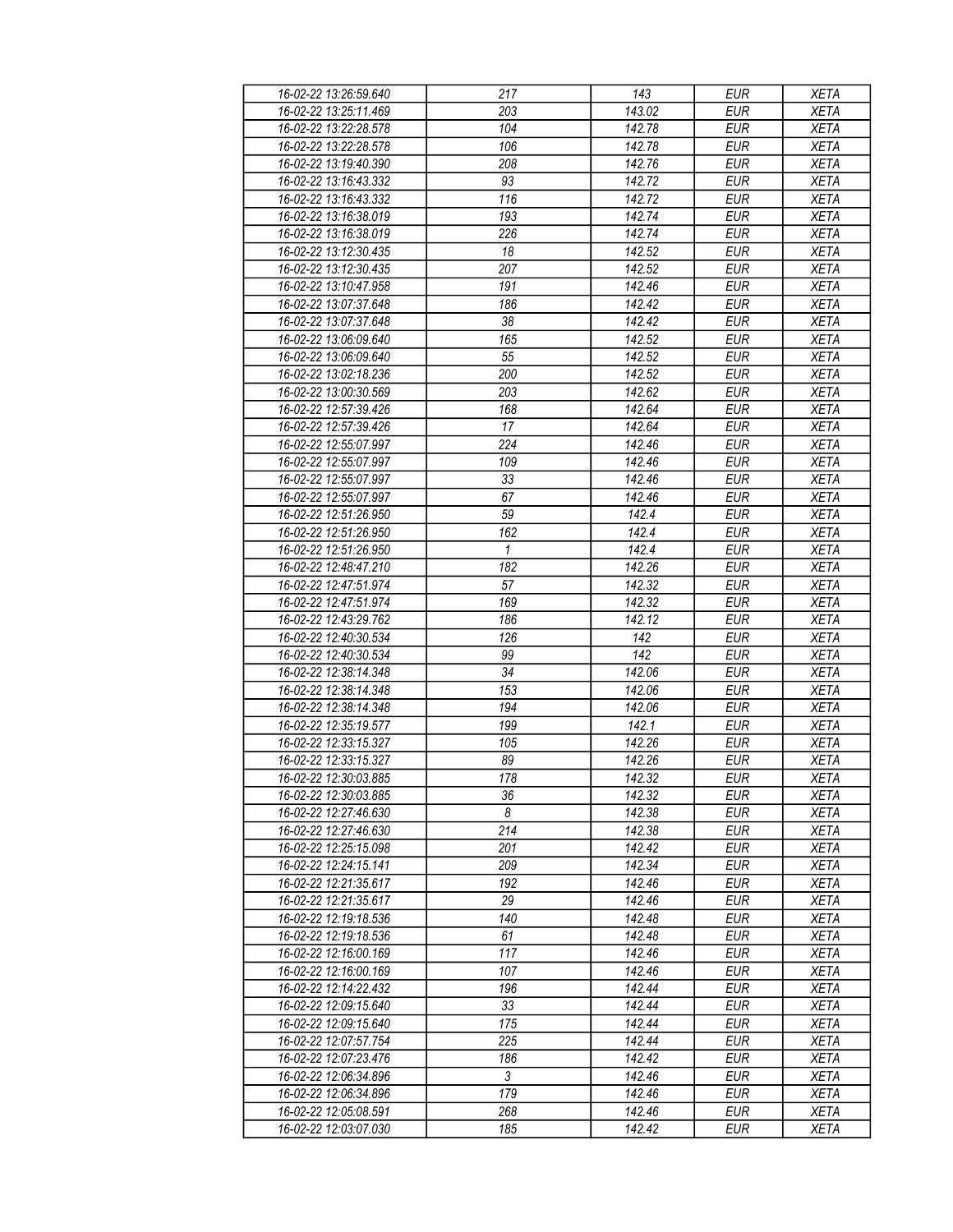| 16-02-22 12:02:54.527 | 206              | 142.42 | EUR        | <b>XETA</b> |
|-----------------------|------------------|--------|------------|-------------|
| 16-02-22 12:02:31.714 | 381              | 142.44 | <b>EUR</b> | <b>XETA</b> |
| 16-02-22 11:58:54.597 | $\overline{182}$ | 142.42 | <b>EUR</b> | <b>XETA</b> |
|                       |                  |        |            |             |
| 16-02-22 11:57:48.897 | 191              | 142.5  | <b>EUR</b> | <b>XETA</b> |
| 16-02-22 11:54:13.404 | 27               | 142.42 | <b>EUR</b> | <b>XETA</b> |
| 16-02-22 11:54:13.404 | 182              | 142.42 | <b>EUR</b> | <b>XETA</b> |
| 16-02-22 11:52:05.794 | 188              | 142.58 | <b>EUR</b> | <b>XETA</b> |
| 16-02-22 11:51:34.206 | 217              | 142.62 | <b>EUR</b> | <b>XETA</b> |
| 16-02-22 11:50:34.510 | 28               | 142.68 | <b>EUR</b> | <b>XETA</b> |
| 16-02-22 11:50:34.510 | 183              | 142.68 | <b>EUR</b> | <b>XETA</b> |
| 16-02-22 11:47:48.900 | 184              | 142.64 | <b>EUR</b> | <b>XETA</b> |
| 16-02-22 11:45:35.448 | 203              | 142.6  | <b>EUR</b> | <b>XETA</b> |
|                       |                  |        |            |             |
| 16-02-22 11:42:50.376 | 201              | 142.62 | <b>EUR</b> | <b>XETA</b> |
| 16-02-22 11:39:05.967 | 58               | 142.56 | <b>EUR</b> | <b>XETA</b> |
| 16-02-22 11:39:05.967 | 168              | 142.56 | <b>EUR</b> | <b>XETA</b> |
| 16-02-22 11:37:08.898 | 84               | 142.48 | <b>EUR</b> | <b>XETA</b> |
| 16-02-22 11:37:08.898 | 98               | 142.48 | <b>EUR</b> | <b>XETA</b> |
| 16-02-22 11:34:53.013 | 80               | 142.56 | <b>EUR</b> | <b>XETA</b> |
| 16-02-22 11:34:53.013 | 145              | 142.56 | <b>EUR</b> | <b>XETA</b> |
| 16-02-22 11:32:46.086 | 182              | 142.54 | <b>EUR</b> | <b>XETA</b> |
| 16-02-22 11:31:45.423 | 221              | 142.52 | <b>EUR</b> | <b>XETA</b> |
| 16-02-22 11:30:16.492 | 202              | 142.52 | <b>EUR</b> | <b>XETA</b> |
| 16-02-22 11:28:03.659 | 215              | 142.58 | <b>EUR</b> | <b>XETA</b> |
|                       |                  |        |            |             |
| 16-02-22 11:25:57.395 | 47               | 142.56 | <b>EUR</b> | <b>XETA</b> |
| 16-02-22 11:25:57.395 | 150              | 142.56 | <b>EUR</b> | <b>XETA</b> |
| 16-02-22 11:23:27.116 | 220              | 142.66 | <b>EUR</b> | <b>XETA</b> |
| 16-02-22 11:21:01.720 | 220              | 142.58 | <b>EUR</b> | <b>XETA</b> |
| 16-02-22 11:18:18.273 | 198              | 142.52 | <b>EUR</b> | <b>XETA</b> |
| 16-02-22 11:16:20.617 | 203              | 142.52 | <b>EUR</b> | <b>XETA</b> |
| 16-02-22 11:14:08.601 | $\sqrt{5}$       | 142.52 | <b>EUR</b> | <b>XETA</b> |
| 16-02-22 11:14:08.601 | 196              | 142.52 | <b>EUR</b> | <b>XETA</b> |
| 16-02-22 11:14:08.601 | 5                | 142.52 | <b>EUR</b> | <b>XETA</b> |
| 16-02-22 11:13:13.278 | 212              | 142.5  | <b>EUR</b> | <b>XETA</b> |
| 16-02-22 11:11:08.153 | 187              | 142.48 | <b>EUR</b> | <b>XETA</b> |
|                       |                  |        |            |             |
| 16-02-22 11:10:00.206 | 182              | 142.54 | <b>EUR</b> | <b>XETA</b> |
| 16-02-22 11:07:25.674 | 200              | 142.56 | <b>EUR</b> | <b>XETA</b> |
| 16-02-22 11:06:14.485 | 218              | 142.56 | <b>EUR</b> | <b>XETA</b> |
| 16-02-22 11:03:06.141 | 183              | 142.56 | <b>EUR</b> | <b>XETA</b> |
| 16-02-22 11:00:48.202 | 213              | 142.7  | <b>EUR</b> | <b>XETA</b> |
| 16-02-22 10:58:57 201 | 160              | 142.72 | <b>EUR</b> | <b>XETA</b> |
| 16-02-22 10:58:57.201 | 29               | 142.72 | EUR        | XETA        |
| 16-02-22 10:58:19.813 | 213              | 142.78 | <b>EUR</b> | <b>XETA</b> |
| 16-02-22 10:56:16.696 | 205              | 142.8  | <b>EUR</b> | <b>XETA</b> |
| 16-02-22 10:56:16.696 | 109              | 142.8  | <b>EUR</b> | <b>XETA</b> |
| 16-02-22 10:56:16.696 | 81               | 142.8  | <b>EUR</b> | <b>XETA</b> |
| 16-02-22 10:56:13.611 | 15               | 142.8  | <b>EUR</b> | <b>XETA</b> |
|                       |                  |        |            |             |
| 16-02-22 10:56:00.116 | 58               | 142.84 | <b>EUR</b> | <b>XETA</b> |
| 16-02-22 10:56:00.116 | 150              | 142.84 | <b>EUR</b> | <b>XETA</b> |
| 16-02-22 10:52:43.196 | 57               | 142.6  | <b>EUR</b> | <b>XETA</b> |
| 16-02-22 10:52:43.196 | 136              | 142.6  | EUR        | <b>XETA</b> |
| 16-02-22 10:52:24.198 | 18               | 142.66 | <b>EUR</b> | <b>XETA</b> |
| 16-02-22 10:52:24.198 | 172              | 142.66 | <b>EUR</b> | <b>XETA</b> |
| 16-02-22 10:51:43.123 | 110              | 142.68 | <b>EUR</b> | <b>XETA</b> |
| 16-02-22 10:51:43.123 | 89               | 142.68 | EUR        | <b>XETA</b> |
| 16-02-22 10:49:49.318 | 71               | 142.54 | <b>EUR</b> | <b>XETA</b> |
| 16-02-22 10:49:49.318 | 57               | 142.54 | <b>EUR</b> | <b>XETA</b> |
| 16-02-22 10:49:49.318 | 60               | 142.54 | <b>EUR</b> | <b>XETA</b> |
|                       |                  |        |            |             |
| 16-02-22 10:47:03.542 | 7                | 142.4  | EUR        | XETA        |
| 16-02-22 10:47:03.542 | 180              | 142.4  | <b>EUR</b> | <b>XETA</b> |
| 16-02-22 10:45:37.061 | 109              | 142.42 | <b>EUR</b> | <b>XETA</b> |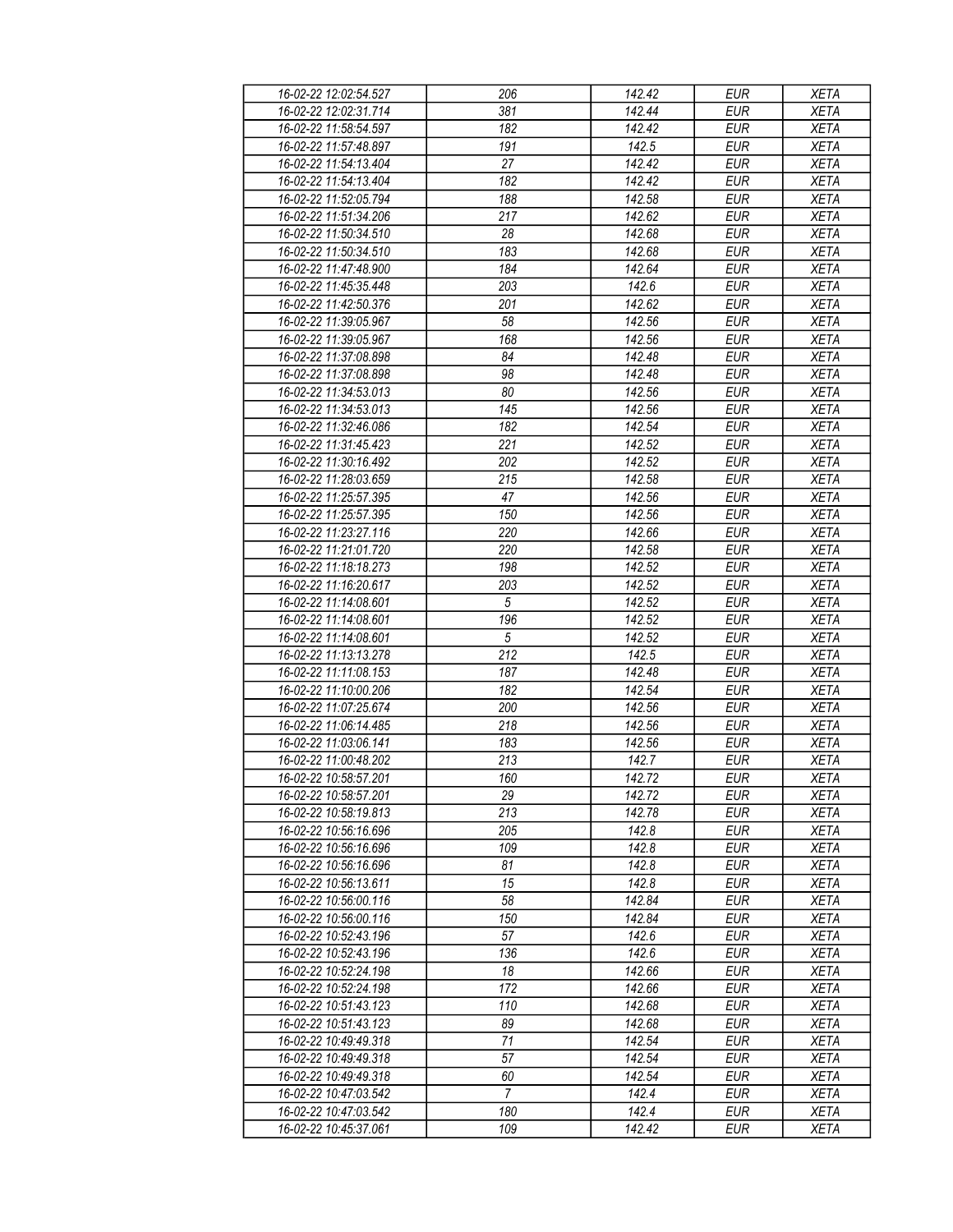| 16-02-22 10:45:37.061 | 80               | 142.42 | <b>EUR</b> | <b>XETA</b> |
|-----------------------|------------------|--------|------------|-------------|
| 16-02-22 10:41:54.934 | 193              | 142.32 | <b>EUR</b> | <b>XETA</b> |
| 16-02-22 10:41:10.572 | 198              | 142.3  | <b>EUR</b> | <b>XETA</b> |
| 16-02-22 10:41:10.572 | 156              | 142.3  | <b>EUR</b> | <b>XETA</b> |
| 16-02-22 10:41:10.572 | 57               | 142.3  | <b>EUR</b> | <b>XETA</b> |
| 16-02-22 10:38:13.618 | 195              | 142.36 | <b>EUR</b> | <b>XETA</b> |
|                       | 27               | 142.36 | <b>EUR</b> |             |
| 16-02-22 10:38:13.618 |                  |        |            | <b>XETA</b> |
| 16-02-22 10:35:31.218 | 29               | 142.68 | <b>EUR</b> | <b>XETA</b> |
| 16-02-22 10:35:30.986 | 176              | 142.68 | <b>EUR</b> | <b>XETA</b> |
| 16-02-22 10:33:59.173 | 204              | 142.68 | <b>EUR</b> | <b>XETA</b> |
| 16-02-22 10:32:09.048 | 189              | 142.72 | <b>EUR</b> | <b>XETA</b> |
| 16-02-22 10:29:49.934 | 61               | 142.82 | <b>EUR</b> | <b>XETA</b> |
| 16-02-22 10:29:49.787 | 35               | 142.82 | <b>EUR</b> | <b>XETA</b> |
| 16-02-22 10:29:49.786 | 111              | 142.82 | <b>EUR</b> | <b>XETA</b> |
| 16-02-22 10:29:18.247 | 223              | 142.82 | <b>EUR</b> | <b>XETA</b> |
| 16-02-22 10:26:01.550 | 223              | 142.56 | <b>EUR</b> | <b>XETA</b> |
| 16-02-22 10:24:11.038 | 209              | 142.46 | <b>EUR</b> | <b>XETA</b> |
| 16-02-22 10:23:01.453 | 23               | 142.72 | <b>EUR</b> | <b>XETA</b> |
| 16-02-22 10:23:01.453 | $\overline{37}$  | 142.72 | <b>EUR</b> | <b>XETA</b> |
| 16-02-22 10:23:01.453 | $\overline{132}$ | 142.72 | <b>EUR</b> | <b>XETA</b> |
| 16-02-22 10:20:48.459 | 67               | 142.68 | <b>EUR</b> | <b>XETA</b> |
| 16-02-22 10:20:48.459 | 132              | 142.68 | <b>EUR</b> | <b>XETA</b> |
| 16-02-22 10:19:32.757 |                  |        |            | <b>XETA</b> |
|                       | 182              | 142.84 | <b>EUR</b> |             |
| 16-02-22 10:17:20.747 | 190              | 143    | <b>EUR</b> | <b>XETA</b> |
| 16-02-22 10:17:20.736 | 185              | 143    | <b>EUR</b> | <b>XETA</b> |
| 16-02-22 10:16:03.001 | 192              | 143.08 | <b>EUR</b> | <b>XETA</b> |
| 16-02-22 10:15:04.983 | 88               | 143.14 | <b>EUR</b> | <b>XETA</b> |
| 16-02-22 10:12:42.783 | 184              | 143.1  | <b>EUR</b> | <b>XETA</b> |
| 16-02-22 10:10:48.998 | 221              | 143.16 | <b>EUR</b> | <b>XETA</b> |
| 16-02-22 10:08:25.590 | 200              | 143.24 | <b>EUR</b> | <b>XETA</b> |
| 16-02-22 10:06:49.297 | 201              | 143.14 | <b>EUR</b> | <b>XETA</b> |
| 16-02-22 10:05:23.612 | 47               | 143.06 | <b>EUR</b> | <b>XETA</b> |
| 16-02-22 10:05:23.612 | 21               | 143.06 | <b>EUR</b> | <b>XETA</b> |
| 16-02-22 10:05:23.612 | 136              | 143.06 | <b>EUR</b> | <b>XETA</b> |
| 16-02-22 10:02:47.110 | 215              | 143    | <b>EUR</b> | <b>XETA</b> |
| 16-02-22 10:00:56.839 | 124              | 143.1  | <b>EUR</b> | <b>XETA</b> |
| 16-02-22 10:00:56.851 | 224              | 143.1  | <b>EUR</b> | <b>XETA</b> |
| 16-02-22 10:00:53.076 | 100              | 143.1  | <b>EUR</b> | <b>XETA</b> |
| 16-02-22 09:58:46.155 | 198              | 143.22 | <b>EUR</b> | <b>XETA</b> |
| 16-02-22 09:58:46.155 | 22               | 143.24 | <b>EUR</b> | <b>XETA</b> |
| 16-02-22 09:56:51.939 | 54               | 143.46 | EUR        | XETA        |
| 16-02-22 09:56:51.939 | 134              | 143.46 | <b>EUR</b> |             |
|                       |                  |        |            | <b>XETA</b> |
| 16-02-22 09:56:47.920 | 12               | 143.46 | <b>EUR</b> | <b>XETA</b> |
| 16-02-22 09:53:52.988 | 222              | 143.4  | <b>EUR</b> | <b>XETA</b> |
| 16-02-22 09:53:10.713 | 81               | 143.48 | <b>EUR</b> | <b>XETA</b> |
| 16-02-22 09:53:10.713 | 12               | 143.48 | <b>EUR</b> | <b>XETA</b> |
| 16-02-22 09:53:10.713 | 92               | 143.48 | <b>EUR</b> | <b>XETA</b> |
| 16-02-22 09:51:27.595 | 79               | 143.46 | <b>EUR</b> | <b>XETA</b> |
| 16-02-22 09:51:27.595 | 138              | 143.46 | <b>EUR</b> | <b>XETA</b> |
| 16-02-22 09:49:50.004 | 192              | 143.3  | <b>EUR</b> | <b>XETA</b> |
| 16-02-22 09:49:50.004 | 184              | 143.3  | <b>EUR</b> | <b>XETA</b> |
| 16-02-22 09:46:52.235 | 219              | 143.32 | <b>EUR</b> | <b>XETA</b> |
| 16-02-22 09:44:35.715 | 98               | 143.32 | <b>EUR</b> | <b>XETA</b> |
| 16-02-22 09:44:35.715 | 92               | 143.32 | EUR        | <b>XETA</b> |
| 16-02-22 09:42:13.427 | 199              | 143.32 | <b>EUR</b> | <b>XETA</b> |
| 16-02-22 09:41:09.588 | 181              | 143.34 | <b>EUR</b> | <b>XETA</b> |
| 16-02-22 09:38:22.864 | 198              | 143.28 | <b>EUR</b> | <b>XETA</b> |
| 16-02-22 09:37:00.108 | 58               | 143.38 | EUR        | XETA        |
|                       |                  |        |            |             |
| 16-02-22 09:37:00.108 | 142              | 143.38 | EUR        | <b>XETA</b> |
| 16-02-22 09:34:54.931 | 214              | 143.42 | EUR        | XETA        |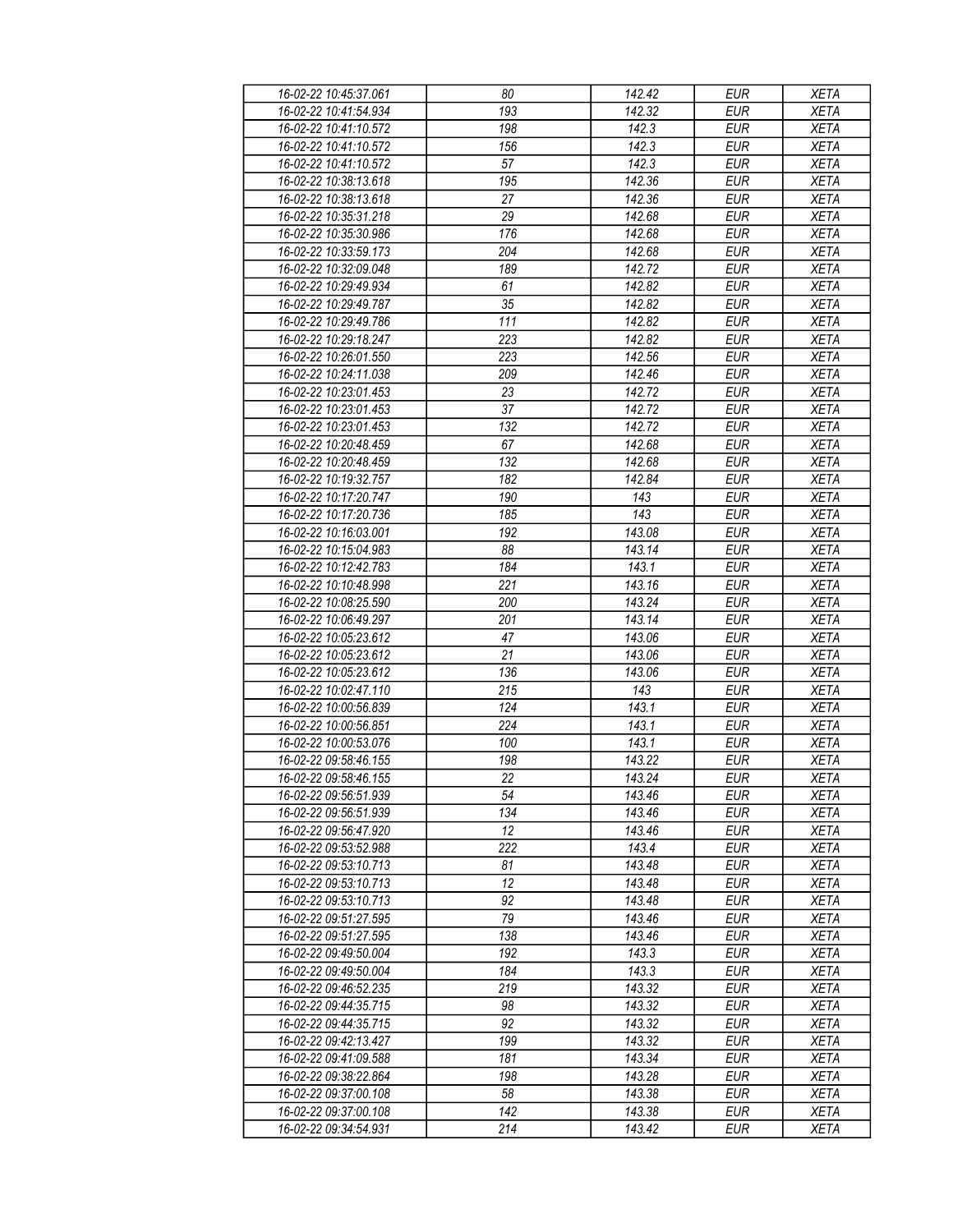| 16-02-22 09:33:08.331 | 54               | 143.56 | <b>EUR</b> | <b>XETA</b> |
|-----------------------|------------------|--------|------------|-------------|
| 16-02-22 09:33:08.331 | 147              | 143.56 | <b>EUR</b> | <b>XETA</b> |
| 16-02-22 09:33:04.299 | $\overline{193}$ | 143.58 | <b>EUR</b> | <b>XETA</b> |
| 16-02-22 09:31:04.752 | 198              | 143.32 | <b>EUR</b> | <b>XETA</b> |
| 16-02-22 09:29:20.818 | 103              | 143.38 | <b>EUR</b> | <b>XETA</b> |
| 16-02-22 09:29:20.818 | 103              | 143.38 | <b>EUR</b> | <b>XETA</b> |
|                       | $\overline{7}$   | 143.38 | <b>EUR</b> |             |
| 16-02-22 09:27:50.179 |                  |        |            | <b>XETA</b> |
| 16-02-22 09:27:50.179 | 205              | 143.38 | <b>EUR</b> | XETA        |
| 16-02-22 09:25:25.991 | 215              | 143.46 | <b>EUR</b> | <b>XETA</b> |
| 16-02-22 09:23:05.789 | 206              | 143.3  | <b>EUR</b> | <b>XETA</b> |
| 16-02-22 09:20:58.176 | 223              | 143.3  | <b>EUR</b> | <b>XETA</b> |
| 16-02-22 09:20:58.176 | 186              | 143.3  | <b>EUR</b> | <b>XETA</b> |
| 16-02-22 09:19:20.201 | 223              | 143.2  | <b>EUR</b> | <b>XETA</b> |
| 16-02-22 09:18:00.740 | 187              | 143.18 | <b>EUR</b> | <b>XETA</b> |
| 16-02-22 09:15:52.752 | 98               | 143.14 | <b>EUR</b> | <b>XETA</b> |
| 16-02-22 09:15:52.752 | 99               | 143.14 | <b>EUR</b> | <b>XETA</b> |
| 16-02-22 09:14:29.161 | 66               | 143.22 | <b>EUR</b> | <b>XETA</b> |
| 16-02-22 09:14:29.161 | 119              | 143.22 | <b>EUR</b> | <b>XETA</b> |
| 16-02-22 09:12:19.707 | 184              | 143    | <b>EUR</b> | <b>XETA</b> |
| 16-02-22 09:10:36.504 | 203              | 143.1  | <b>EUR</b> | <b>XETA</b> |
| 16-02-22 09:08:52.996 | 22               | 143.66 | <b>EUR</b> | <b>XETA</b> |
| 16-02-22 09:08:52.996 | 176              | 143.66 | <b>EUR</b> | <b>XETA</b> |
|                       |                  |        |            |             |
| 16-02-22 09:08:53.007 | 223              | 143.66 | <b>EUR</b> | <b>XETA</b> |
| 16-02-22 09:07:34.003 | 100              | 143.82 | <b>EUR</b> | <b>XETA</b> |
| 16-02-22 09:07:34.003 | 100              | 143.82 | <b>EUR</b> | <b>XETA</b> |
| 16-02-22 09:06:19.344 | 208              | 143.96 | <b>EUR</b> | <b>XETA</b> |
| 16-02-22 09:04:39.721 | 182              | 144.08 | <b>EUR</b> | <b>XETA</b> |
| 16-02-22 09:04:39.721 | 13               | 144.08 | <b>EUR</b> | <b>XETA</b> |
| 16-02-22 09:02:55.054 | 184              | 143.8  | <b>EUR</b> | <b>XETA</b> |
| 16-02-22 09:02:55.054 | 28               | 143.8  | <b>EUR</b> | <b>XETA</b> |
| 16-02-22 09:01:20.715 | 10               | 143.66 | <b>EUR</b> | <b>XETA</b> |
| 16-02-22 09:01:20.692 | 200              | 143.66 | <b>EUR</b> | <b>XETA</b> |
| 16-02-22 09:00:27.767 | 225              | 143.64 | <b>EUR</b> | <b>XETA</b> |
| 16-02-22 09:00:05.714 | 194              | 143.6  | <b>EUR</b> | <b>XETA</b> |
| 16-02-22 08:56:54.704 | 185              | 143.32 | <b>EUR</b> | <b>XETA</b> |
| 16-02-22 08:56:17.115 | 188              | 143.3  | <b>EUR</b> | <b>XETA</b> |
| 16-02-22 08:54:37.182 | 109              | 143.44 | <b>EUR</b> | XETA        |
| 16-02-22 08:54:37.182 | 103              | 143.44 | <b>EUR</b> | <b>XETA</b> |
| 16-02-22 08:53:06.957 | 189              | 143.6  | <b>EUR</b> | <b>XETA</b> |
| 16-02-22 08:51:51.596 | 109              | 143.46 | <b>EUR</b> | <b>XETA</b> |
|                       | 79               | 143.46 | EUR        |             |
| 16-02-22 08:51:51.596 |                  |        |            | XETA        |
| 16-02-22 08:50:07.635 | 221              | 143.56 | <b>EUR</b> | <b>XETA</b> |
| 16-02-22 08:48:55.609 | 224              | 143.62 | <b>EUR</b> | <b>XETA</b> |
| 16-02-22 08:46:53.036 | 217              | 143.54 | <b>EUR</b> | XETA        |
| 16-02-22 08:44:53.676 | 204              | 143.64 | <b>EUR</b> | XETA        |
| 16-02-22 08:43:26.657 | 225              | 143.72 | <b>EUR</b> | <b>XETA</b> |
| 16-02-22 08:43:26.662 | 192              | 143.72 | <b>EUR</b> | <b>XETA</b> |
| 16-02-22 08:43:16.747 | $\overline{7}$   | 143.7  | <b>EUR</b> | <b>XETA</b> |
| 16-02-22 08:43:15.182 | 49               | 143.7  | <b>EUR</b> | <b>XETA</b> |
| 16-02-22 08:42:41.157 | 50               | 143.64 | EUR        | XETA        |
| 16-02-22 08:40:51.618 | 159              | 143.92 | <b>EUR</b> | <b>XETA</b> |
| 16-02-22 08:40:51.618 | 44               | 143.92 | <b>EUR</b> | <b>XETA</b> |
| 16-02-22 08:40:24.850 | 82               | 144.06 | <b>EUR</b> | <b>XETA</b> |
| 16-02-22 08:40:24.850 | 68               | 144.06 | EUR        | <b>XETA</b> |
| 16-02-22 08:40:05.655 | 27               | 144.06 | <b>EUR</b> | <b>XETA</b> |
| 16-02-22 08:40:05.655 | 6                | 144.06 | <b>EUR</b> | <b>XETA</b> |
| 16-02-22 08:39:02.440 | 183              | 143.98 | <b>EUR</b> | <b>XETA</b> |
|                       | 189              | 144.14 | EUR        |             |
| 16-02-22 08:37:17.964 |                  |        |            | XETA        |
| 16-02-22 08:35:45.911 | 210              | 144    | EUR        | XETA        |
| 16-02-22 08:34:48.863 | 199              | 143.96 | <b>EUR</b> | XETA        |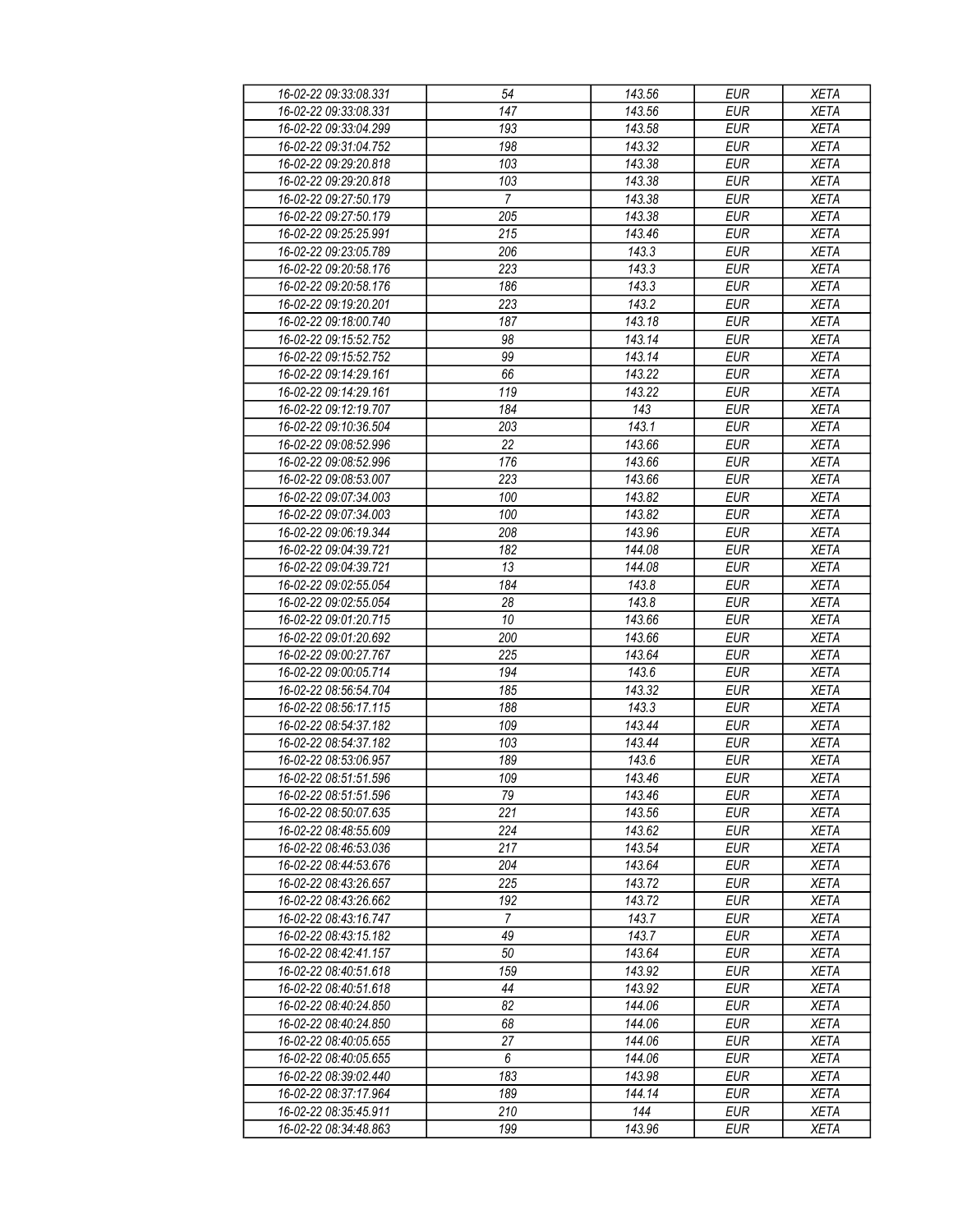| 16-02-22 08:33:17.004 | 219              | 143.92               | <b>EUR</b> | <b>XETA</b> |
|-----------------------|------------------|----------------------|------------|-------------|
| 16-02-22 08:33:17.004 | 202              | 143.92               | <b>EUR</b> | <b>XETA</b> |
| 16-02-22 08:33:17.004 | $\overline{4}$   | 143.92               | EUR        | <b>XETA</b> |
| 16-02-22 08:32:00.160 | 197              | $\overline{144}$ .12 | <b>EUR</b> | <b>XETA</b> |
| 16-02-22 08:30:33.314 | $\overline{112}$ | 144.24               | EUR        | <b>XETA</b> |
| 16-02-22 08:30:31.720 | 43               | 144.24               | <b>EUR</b> | <b>XETA</b> |
| 16-02-22 08:30:29.459 | $\overline{58}$  | 144.24               | <b>EUR</b> | <b>XETA</b> |
| 16-02-22 08:29:29.193 | 160              | 144.42               | <b>EUR</b> | <b>XETA</b> |
| 16-02-22 08:29:28.817 | 21               | 144.42               | <b>EUR</b> | <b>XETA</b> |
| 16-02-22 08:28:01.289 | 203              | 144.62               | <b>EUR</b> | <b>XETA</b> |
| 16-02-22 08:27:56.220 | 18               | 144.62               | <b>EUR</b> | <b>XETA</b> |
| 16-02-22 08:26:59.699 | 214              | 144.76               | <b>EUR</b> | <b>XETA</b> |
| 16-02-22 08:25:46.973 | 203              | 144.82               | <b>EUR</b> | <b>XETA</b> |
| 16-02-22 08:24:08.401 | 132              | 144.8                | <b>EUR</b> | <b>XETA</b> |
| 16-02-22 08:24:08.401 | 86               | 144.8                | <b>EUR</b> | <b>XETA</b> |
| 16-02-22 08:23:34.690 | 195              | 144.76               | <b>EUR</b> | <b>XETA</b> |
| 16-02-22 08:23:25.958 | 189              | 144.82               | <b>EUR</b> | <b>XETA</b> |
| 16-02-22 08:23:25.958 | $\overline{204}$ | 144.82               | <b>EUR</b> | <b>XETA</b> |
| 16-02-22 08:22:29.265 | 65               | 144.7                | <b>EUR</b> | <b>XETA</b> |
| 16-02-22 08:22:08.189 | 153              | 144.72               | <b>EUR</b> | <b>XETA</b> |
| 16-02-22 08:22:08.189 | 50               | 144.72               | <b>EUR</b> | <b>XETA</b> |
| 16-02-22 08:20:44.511 | 194              | 144.54               | <b>EUR</b> | <b>XETA</b> |
| 16-02-22 08:19:22.145 | 186              | 144.38               | <b>EUR</b> | <b>XETA</b> |
| 16-02-22 08:18:54.719 | 50               | 144.42               | <b>EUR</b> | <b>XETA</b> |
| 16-02-22 08:18:54.719 | $\overline{17}$  | 144.42               | <b>EUR</b> | <b>XETA</b> |
| 16-02-22 08:18:54.719 | $\overline{121}$ | $\overline{144.42}$  | EUR        | <b>XETA</b> |
| 16-02-22 08:17:16.913 | 156              | 144.26               | <b>EUR</b> | <b>XETA</b> |
| 16-02-22 08:17:16.913 | $\overline{52}$  | 144.26               | EUR        | <b>XETA</b> |
| 16-02-22 08:17:16.900 | 185              | 144.26               | <b>EUR</b> | <b>XETA</b> |
| 16-02-22 08:16:26.482 | 195              | 144.1                | <b>EUR</b> | <b>XETA</b> |
| 16-02-22 08:16:00.847 | $\overline{212}$ | 144.22               | <b>EUR</b> | <b>XETA</b> |
| 16-02-22 08:15:20.148 | 158              | 143.92               | <b>EUR</b> | <b>XETA</b> |
| 16-02-22 08:15:20.148 | 52               | 143.92               | <b>EUR</b> | <b>XETA</b> |
| 16-02-22 08:13:24.896 | 66               | 143.8                | <b>EUR</b> | <b>XETA</b> |
| 16-02-22 08:13:24.896 | 126              | 143.8                | <b>EUR</b> | <b>XETA</b> |
| 16-02-22 08:13:14.792 | 222              | 143.82               | <b>EUR</b> | <b>XETA</b> |
| 16-02-22 08:11:25.494 | 199              | 143.38               | <b>EUR</b> | <b>XETA</b> |
| 16-02-22 08:10:20.509 | 184              | 143.38               | <b>EUR</b> | <b>XETA</b> |
| 16-02-22 08:09:23.338 | 209              | 143.4                | EUR        | <b>XETA</b> |
| 16-02-22 08:08:48.305 | 208              | 143.42               | <b>EUR</b> | <b>XETA</b> |
| 16-02-22 08:07:39.579 | $\overline{g}$   | 143.3                | <b>EUR</b> | <b>XETA</b> |
| 16-02-22 08:07:39.578 | $\overline{217}$ | 143.3                | EUR        | <b>XETA</b> |
| 16-02-22 08:07:39.578 | 186              | 143.3                | <b>EUR</b> | <b>XETA</b> |
| 16-02-22 08:06:59.678 | 190              | 143.28               | <b>EUR</b> | <b>XETA</b> |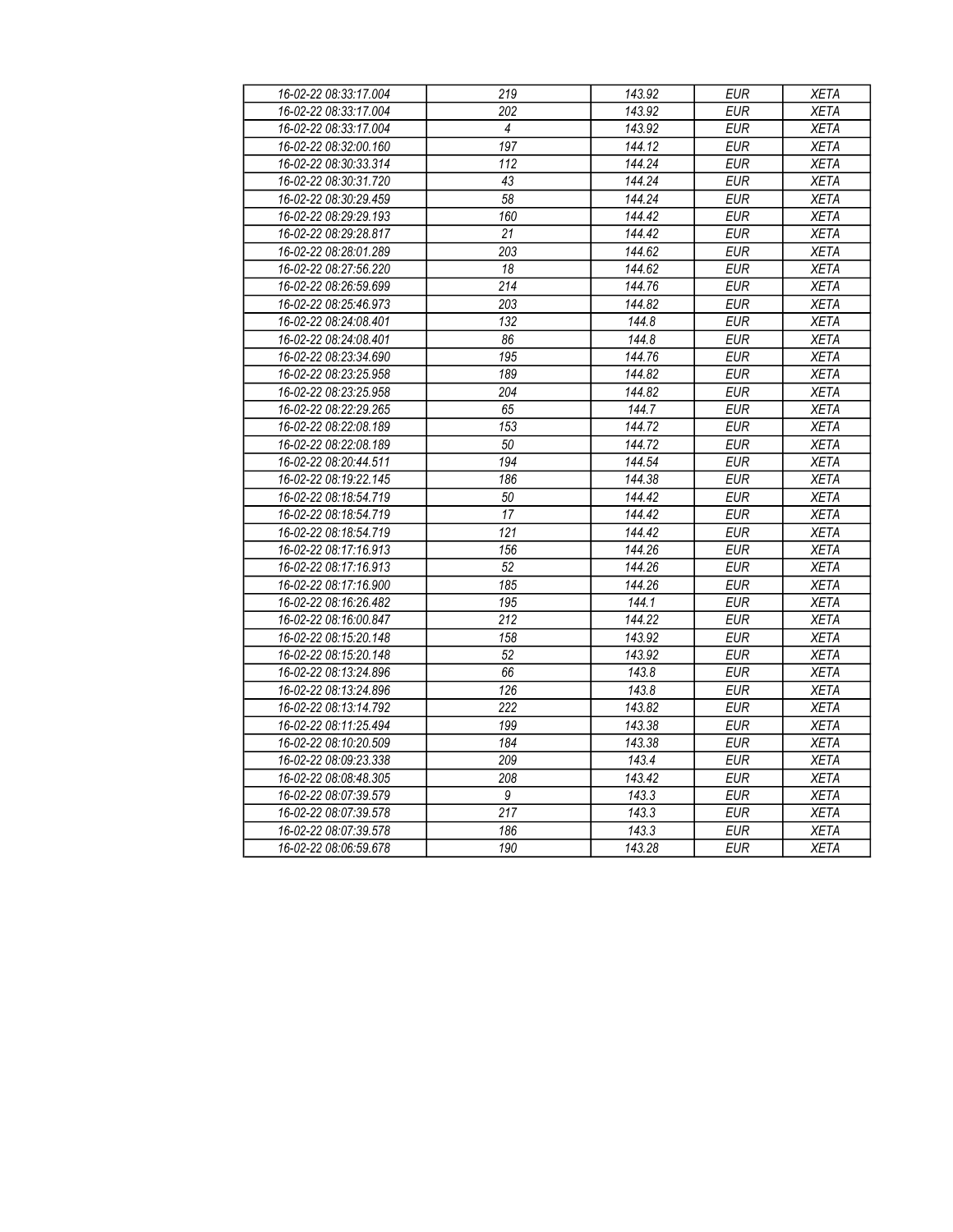## Each order relating to the buy-back programme above according to Art. 5 sec. 3 MAR in conjunction with Art. 25 sec. 1 and 2 MiFiR

In red colour are the fields according to Table 2 of the Annex of Del. Regulation (EU) 2017/580; alternatively you may report the

| Date and Time according to field 9 | <b>Segment MIC code</b><br>according to field 16 | <b>Transaction price</b><br>according to field 28 | <b>Price currency according</b><br>to field 29 | <b>Buy-sell indicator</b><br>according to field 32 |
|------------------------------------|--------------------------------------------------|---------------------------------------------------|------------------------------------------------|----------------------------------------------------|
| 16-02-22 16:29:23.170              | <b>XETA</b>                                      | 143.04                                            | <b>EUR</b>                                     | <b>BUY</b>                                         |
| 16-02-22 16:29:16.032              | <b>XETA</b>                                      | 143.04                                            | <b>EUR</b>                                     | <b>BUY</b>                                         |
| 16-02-22 16:29:00.127              | <b>XETA</b>                                      | 143.02                                            | <b>EUR</b>                                     | <b>BUY</b>                                         |
| 16-02-22 16:28:58.738              | <b>XETA</b>                                      | 143.04                                            | <b>EUR</b>                                     | <b>BUY</b>                                         |
| 16-02-22 16:28:16.375              | <b>XETA</b>                                      | 143.04                                            | <b>EUR</b>                                     | <b>BUY</b>                                         |
| 16-02-22 16:27:52.169              | <b>XETA</b>                                      | 143                                               | <b>EUR</b>                                     | <b>BUY</b>                                         |
| 16-02-22 16:27:52.156              | <b>XETA</b>                                      | 143                                               | <b>EUR</b>                                     | <b>BUY</b>                                         |
| 16-02-22 16:27:52.155              | <b>XETA</b>                                      | $\overline{143}$                                  | <b>EUR</b>                                     | <b>BUY</b>                                         |
| 16-02-22 16:27:30.512              | <b>XETA</b>                                      | 143                                               | <b>EUR</b>                                     | <b>BUY</b>                                         |
| 16-02-22 16:26:30.589              | <b>XETA</b>                                      | 143.04                                            | <b>EUR</b>                                     | <b>BUY</b>                                         |
| 16-02-22 16:26:28.245              | <b>XETA</b>                                      | 143.04                                            | <b>EUR</b>                                     | <b>BUY</b>                                         |
| 16-02-22 16:26:28.231              | <b>XETA</b>                                      | 143.04                                            | <b>EUR</b>                                     | <b>BUY</b>                                         |
| 16-02-22 16:26:28.231              | <b>XETA</b>                                      | 143.04                                            | <b>EUR</b>                                     | <b>BUY</b>                                         |
| 16-02-22 16:26:27.361              | <b>XETA</b>                                      | 143.04                                            | <b>EUR</b>                                     | <b>BUY</b>                                         |
| 16-02-22 16:25:40.722              | <b>XETA</b>                                      | 143.04                                            | <b>EUR</b>                                     | <b>BUY</b>                                         |
| 16-02-22 16:25:34.053              | <b>XETA</b>                                      | 143.04                                            | <b>EUR</b>                                     | <b>BUY</b>                                         |
| 16-02-22 16:25:10.316              | <b>XETA</b>                                      | 143                                               | <b>EUR</b>                                     | <b>BUY</b>                                         |
| 16-02-22 16:25:10.292              | <b>XETA</b>                                      | $\overline{143}$                                  | <b>EUR</b>                                     | <b>BUY</b>                                         |
| 16-02-22 16:24:39.552              | <b>XETA</b>                                      | 143                                               | <b>EUR</b>                                     | <b>BUY</b>                                         |
| 16-02-22 16:24:13.824              | <b>XETA</b>                                      | 143.02                                            | <b>EUR</b>                                     | <b>BUY</b>                                         |
| 16-02-22 16:24:10.422              | <b>XETA</b>                                      | 143.02                                            | <b>EUR</b>                                     | <b>BUY</b>                                         |
| 16-02-22 16:24:04.836              | <b>XETA</b>                                      | 143.02                                            | <b>EUR</b>                                     | <b>BUY</b>                                         |
| 16-02-22 16:22:56.552              | <b>XETA</b>                                      | $\overline{143}$                                  | <b>EUR</b>                                     | <b>BUY</b>                                         |
| 16-02-22 16:22:56.517              | <b>XETA</b>                                      | 143                                               | <b>EUR</b>                                     | <b>BUY</b>                                         |
| 16-02-22 16:21:50.107              | <b>XETA</b>                                      | 143                                               | <b>EUR</b>                                     | <b>BUY</b>                                         |
| 16-02-22 16:21:28.709              | <b>XETA</b>                                      | 143                                               | <b>EUR</b>                                     | <b>BUY</b>                                         |
| 16-02-22 16:21:28.709              | <b>XETA</b>                                      | 143                                               | <b>EUR</b>                                     | <b>BUY</b>                                         |
| 16-02-22 16:20:34.471              | <b>XETA</b>                                      | 142.94                                            | <b>EUR</b>                                     | <b>BUY</b>                                         |
| 16-02-22 16:20:19.688              | <b>XETA</b>                                      | 142.92                                            | <b>EUR</b>                                     | <b>BUY</b>                                         |
| 16-02-22 16:18:54.550              | <b>XETA</b>                                      | 142.92                                            | <b>EUR</b>                                     | <b>BUY</b>                                         |
| 16-02-22 16:18:52.254              | <b>XETA</b>                                      | 142.94                                            | <b>EUR</b>                                     | <b>BUY</b>                                         |
| 16-02-22 16:18:16.015              | <b>XETA</b>                                      | 143.02                                            | <b>EUR</b>                                     | <b>BUY</b>                                         |
| 16-02-22 16:17:20.996              | <b>XETA</b>                                      | 143.02                                            | <b>EUR</b>                                     | <b>BUY</b>                                         |
| 16-02-22 16:17:20.996              | <b>XETA</b>                                      | 143.02                                            | <b>EUR</b>                                     | <b>BUY</b>                                         |
| 16-02-22 16:16:52.743              | <b>XETA</b>                                      | 143                                               | <b>EUR</b>                                     | <b>BUY</b>                                         |
| 16-02-22 16:15:21.759              | <b>XETA</b>                                      | 142.94                                            | <b>EUR</b>                                     | <b>BUY</b>                                         |
| 16-02-22 16:14:24.851              | <b>XETA</b>                                      | 142.94                                            | <b>EUR</b>                                     | <b>BUY</b>                                         |
| 16-02-22 16:14:10.357              | <b>XETA</b>                                      | 142.98                                            | <b>EUR</b>                                     | <b>BUY</b>                                         |
| 16-02-22 16:12:24.230              | <b>XETA</b>                                      | 142.96                                            | <b>EUR</b>                                     | <b>BUY</b>                                         |
| 16-02-22 16:12:24.230              | <b>XETA</b>                                      | 142.96                                            | <b>EUR</b>                                     | <b>BUY</b>                                         |
| 16-02-22 16:11:46.515              | <b>XETA</b>                                      | 142.94                                            | <b>EUR</b>                                     | <b>BUY</b>                                         |
| 16-02-22 16:11:17.687              | <b>XETA</b>                                      | 143                                               | <b>EUR</b>                                     | <b>BUY</b>                                         |
| 16-02-22 16:11:17.687              | <b>XETA</b>                                      | $\overline{143}$                                  | <b>EUR</b>                                     | <b>BUY</b>                                         |
| 16-02-22 16:09:55.470              | <b>XETA</b>                                      | 143.12                                            | <b>EUR</b>                                     | <b>BUY</b>                                         |
| 16-02-22 16:08:56.890              | <b>XETA</b>                                      | 143.18                                            | <b>EUR</b>                                     | <b>BUY</b>                                         |
| 16-02-22 16:08:04.773              | <b>XETA</b>                                      | 143.12                                            | <b>EUR</b>                                     | <b>BUY</b>                                         |
| 16-02-22 16:06:14.930              | <b>XETA</b>                                      | 143                                               | <b>EUR</b>                                     | <b>BUY</b>                                         |
| 16-02-22 16:04:50.232              | <b>XETA</b>                                      | 143.06                                            | <b>EUR</b>                                     | <b>BUY</b>                                         |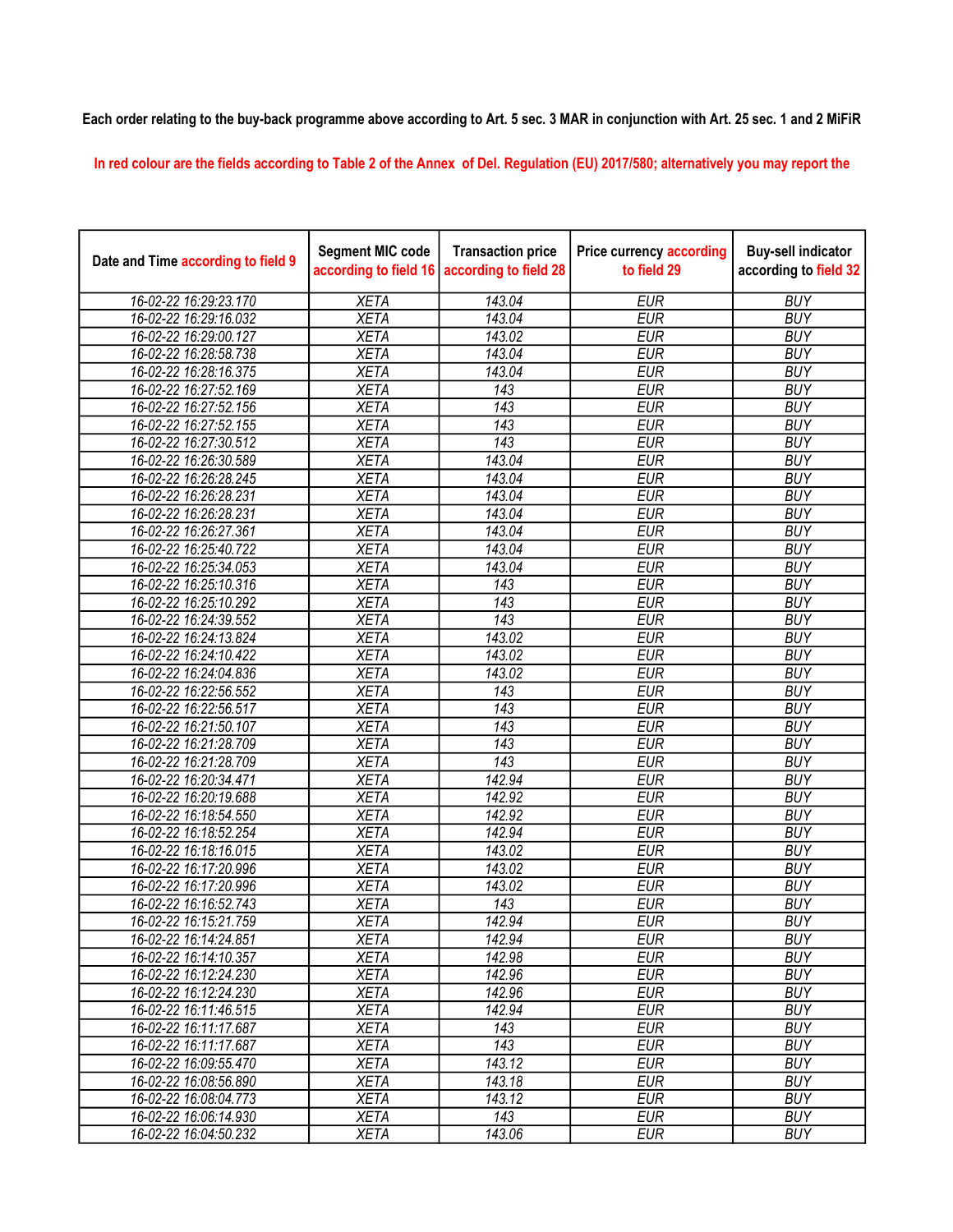| 16-02-22 16:04:43.022 | <b>XETA</b> | 143.04           | <b>EUR</b> | <b>BUY</b> |
|-----------------------|-------------|------------------|------------|------------|
| 16-02-22 16:04:43.022 | <b>XETA</b> | 143.04           | <b>EUR</b> | <b>BUY</b> |
| 16-02-22 16:03:19.521 | <b>XETA</b> | 143.08           | <b>EUR</b> | <b>BUY</b> |
| 16-02-22 16:02:23.454 | <b>XETA</b> | 143.16           | <b>EUR</b> | <b>BUY</b> |
| 16-02-22 16:00:49.822 | <b>XETA</b> | 143              | <b>EUR</b> | <b>BUY</b> |
| 16-02-22 16:00:49.822 | <b>XETA</b> | $\overline{143}$ | <b>EUR</b> | <b>BUY</b> |
| 16-02-22 16:00:49.822 | <b>XETA</b> | 143              | <b>EUR</b> | <b>BUY</b> |
| 16-02-22 16:00:16.587 | <b>XETA</b> | 143              | <b>EUR</b> | <b>BUY</b> |
| 16-02-22 15:58:31.752 | <b>XETA</b> | 143              | <b>EUR</b> | <b>BUY</b> |
| 16-02-22 15:58:31.752 | <b>XETA</b> | 143              | <b>EUR</b> | <b>BUY</b> |
| 16-02-22 15:57:28.364 | <b>XETA</b> | 143.02           | <b>EUR</b> | <b>BUY</b> |
| 16-02-22 15:57:28.364 | <b>XETA</b> | 143.02           | <b>EUR</b> | <b>BUY</b> |
| 16-02-22 15:57:28.364 | <b>XETA</b> | 143.02           | <b>EUR</b> | <b>BUY</b> |
| 16-02-22 15:57:28.364 | <b>XETA</b> | 143.02           | <b>EUR</b> | <b>BUY</b> |
| 16-02-22 15:56:04.582 | <b>XETA</b> | 143.04           | <b>EUR</b> | <b>BUY</b> |
| 16-02-22 15:54:35.886 | <b>XETA</b> | 143.12           | <b>EUR</b> | <b>BUY</b> |
| 16-02-22 15:54:35.886 | <b>XETA</b> | 143.12           | <b>EUR</b> | <b>BUY</b> |
| 16-02-22 15:54:20.586 | <b>XETA</b> | 143.16           | <b>EUR</b> | <b>BUY</b> |
| 16-02-22 15:53:24.113 | <b>XETA</b> | 143.4            | <b>EUR</b> | <b>BUY</b> |
| 16-02-22 15:53:24.113 | <b>XETA</b> | 143.4            | <b>EUR</b> | <b>BUY</b> |
| 16-02-22 15:53:21.056 | <b>XETA</b> | 143.4            | <b>EUR</b> | <b>BUY</b> |
| 16-02-22 15:53:21.056 | <b>XETA</b> | 143.4            | <b>EUR</b> | <b>BUY</b> |
| 16-02-22 15:53:18.011 | <b>XETA</b> | 143.4            | <b>EUR</b> | <b>BUY</b> |
|                       |             |                  | <b>EUR</b> | <b>BUY</b> |
| 16-02-22 15:53:16.982 | <b>XETA</b> | 143.4            |            |            |
| 16-02-22 15:52:03.819 | <b>XETA</b> | 143.76           | <b>EUR</b> | <b>BUY</b> |
| 16-02-22 15:51:07.636 | <b>XETA</b> | 143.7            | <b>EUR</b> | <b>BUY</b> |
| 16-02-22 15:49:11.596 | <b>XETA</b> | 143.7            | <b>EUR</b> | <b>BUY</b> |
| 16-02-22 15:48:04.977 | <b>XETA</b> | 143.62           | <b>EUR</b> | <b>BUY</b> |
| 16-02-22 15:46:45.168 | <b>XETA</b> | 143.66           | <b>EUR</b> | <b>BUY</b> |
| 16-02-22 15:46:30.521 | <b>XETA</b> | 143.66           | <b>EUR</b> | <b>BUY</b> |
| 16-02-22 15:45:14.124 | <b>XETA</b> | 143.62           | <b>EUR</b> | <b>BUY</b> |
| 16-02-22 15:44:03.844 | <b>XETA</b> | 143.64           | <b>EUR</b> | <b>BUY</b> |
| 16-02-22 15:42:43.390 | <b>XETA</b> | 143.58           | <b>EUR</b> | <b>BUY</b> |
| 16-02-22 15:42:39.915 | <b>XETA</b> | 143.58           | <b>EUR</b> | <b>BUY</b> |
| 16-02-22 15:41:59.934 | <b>XETA</b> | 143.6            | <b>EUR</b> | <b>BUY</b> |
| 16-02-22 15:41:38.790 | <b>XETA</b> | 143.58           | <b>EUR</b> | <b>BUY</b> |
| 16-02-22 15:40:00.218 | <b>XETA</b> | 143.72           | <b>EUR</b> | <b>BUY</b> |
| 16-02-22 15:40:00.218 | <b>XETA</b> | 143.72           | EUR        | <b>BUY</b> |
| 16-02-22 15:39:22.205 | <b>XETA</b> | 143.68           | <b>EUR</b> | <b>BUY</b> |
| 16-02-22 15:39:17.214 |             |                  | <b>EUR</b> | <b>BUY</b> |
|                       | <b>XETA</b> | 143.68           |            |            |
| 16-02-22 15:38:06.076 | <b>XETA</b> | 143.68           | <b>EUR</b> | <b>BUY</b> |
| 16-02-22 15:38:03.918 | <b>XETA</b> | 143.7            | <b>EUR</b> | <b>BUY</b> |
| 16-02-22 15:37:53.451 | <b>XETA</b> | 143.68           | <b>EUR</b> | <b>BUY</b> |
| 16-02-22 15:34:49.817 | <b>XETA</b> | 143.4            | <b>EUR</b> | <b>BUY</b> |
| 16-02-22 15:33:54.054 | <b>XETA</b> | 143.4            | <b>EUR</b> | <b>BUY</b> |
| 16-02-22 15:33:54.054 | <b>XETA</b> | 143.4            | <b>EUR</b> | <b>BUY</b> |
| 16-02-22 15:32:58.099 | <b>XETA</b> | 143.36           | <b>EUR</b> | <b>BUY</b> |
| 16-02-22 15:32:56.006 | <b>XETA</b> | 143.36           | <b>EUR</b> | <b>BUY</b> |
| 16-02-22 15:31:01.047 | <b>XETA</b> | 143.22           | <b>EUR</b> | <b>BUY</b> |
| 16-02-22 15:30:27.200 | <b>XETA</b> | 143.24           | <b>EUR</b> | <b>BUY</b> |
| 16-02-22 15:30:00.120 | <b>XETA</b> | 143.28           | <b>EUR</b> | <b>BUY</b> |
| 16-02-22 15:28:59.286 | <b>XETA</b> | 143.28           | <b>EUR</b> | <b>BUY</b> |
| 16-02-22 15:27:45.563 | <b>XETA</b> | 143.18           | <b>EUR</b> | <b>BUY</b> |
| 16-02-22 15:27:45.563 | <b>XETA</b> | 143.18           | <b>EUR</b> | <b>BUY</b> |
|                       |             |                  |            |            |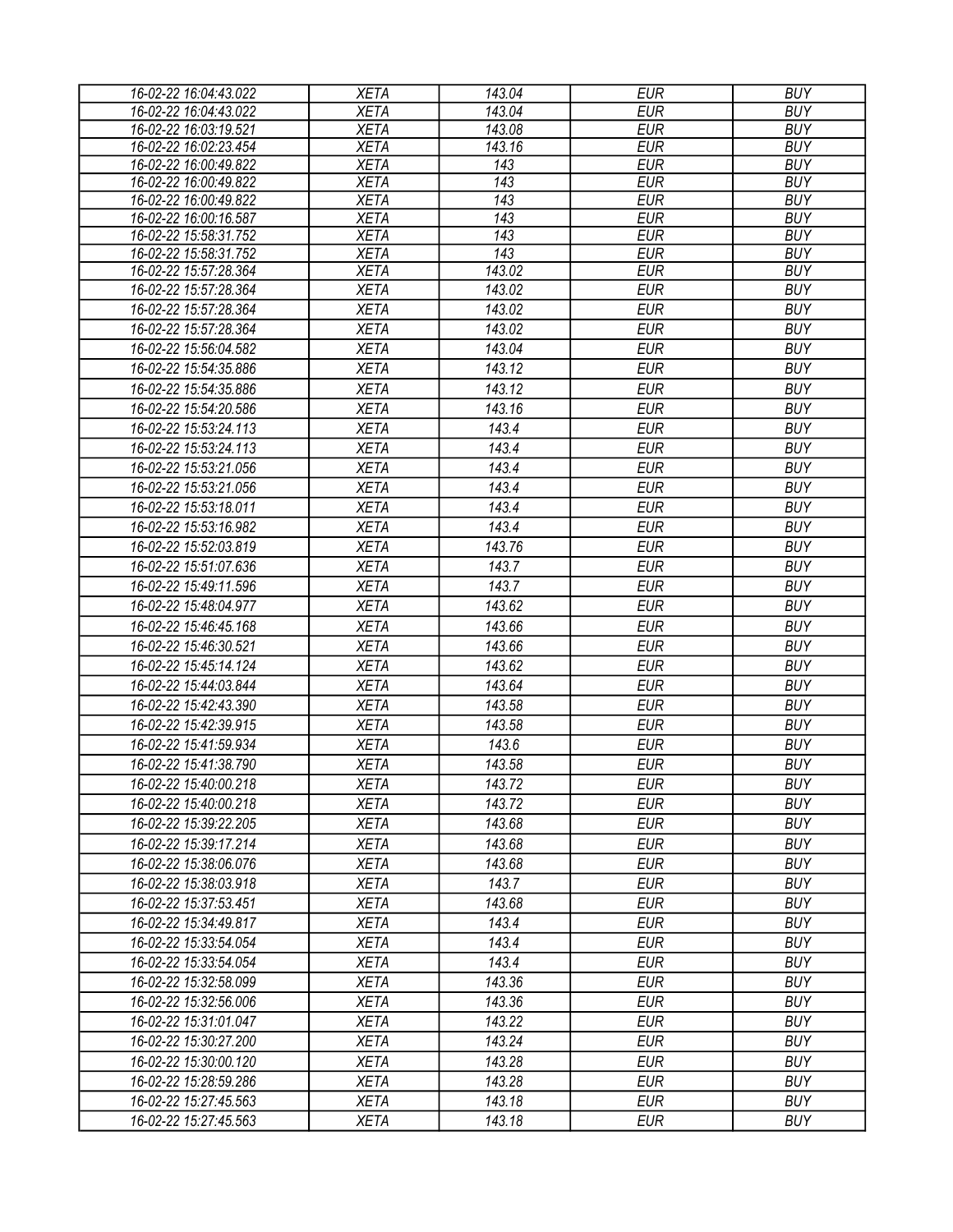| 16-02-22 15:26:00.960 | XETA        | 143.1           | EUR        | <b>BUY</b> |
|-----------------------|-------------|-----------------|------------|------------|
| 16-02-22 15:25:29.371 | <b>XETA</b> | 143.06          | <b>EUR</b> | <b>BUY</b> |
| 16-02-22 15:23:54.650 | <b>XETA</b> | 142.96          | <b>EUR</b> | <b>BUY</b> |
| 16-02-22 15:22:49.928 | <b>XETA</b> | 142.92          | <b>EUR</b> | <b>BUY</b> |
| 16-02-22 15:20:34.087 | <b>XETA</b> | 142.94          | <b>EUR</b> | <b>BUY</b> |
| 16-02-22 15:19:24.408 | <b>XETA</b> | 142.92          | <b>EUR</b> | <b>BUY</b> |
| 16-02-22 15:19:06.695 | <b>XETA</b> | 142.92          | <b>EUR</b> | <b>BUY</b> |
| 16-02-22 15:18:40.932 | <b>XETA</b> | 142.94          | <b>EUR</b> | <b>BUY</b> |
| 16-02-22 15:18:40.932 | <b>XETA</b> | 142.94          | <b>EUR</b> | <b>BUY</b> |
| 16-02-22 15:17:10.057 | <b>XETA</b> | 142.84          | <b>EUR</b> | <b>BUY</b> |
| 16-02-22 15:15:09.417 | <b>XETA</b> | 142.92          | <b>EUR</b> | <b>BUY</b> |
| 16-02-22 15:15:09.417 | <b>XETA</b> | 142.92          | <b>EUR</b> | <b>BUY</b> |
| 16-02-22 15:15:09.417 | <b>XETA</b> | 142.92          | <b>EUR</b> | <b>BUY</b> |
| 16-02-22 15:14:15.529 | <b>XETA</b> | 143.06          | <b>EUR</b> | <b>BUY</b> |
| 16-02-22 15:12:40.040 | <b>XETA</b> | 143             | <b>EUR</b> | <b>BUY</b> |
| 16-02-22 15:10:40.507 | <b>XETA</b> | 142.86          | <b>EUR</b> | <b>BUY</b> |
| 16-02-22 15:10:40.507 | <b>XETA</b> | 142.86          | <b>EUR</b> | <b>BUY</b> |
| 16-02-22 15:09:04.470 | <b>XETA</b> | 143             | <b>EUR</b> | <b>BUY</b> |
| 16-02-22 15:09:04.470 | <b>XETA</b> | 143             | <b>EUR</b> | <b>BUY</b> |
| 16-02-22 15:08:06.968 | <b>XETA</b> | 142.96          | <b>EUR</b> | <b>BUY</b> |
| 16-02-22 15:08:06.968 | <b>XETA</b> | 142.96          | <b>EUR</b> | <b>BUY</b> |
| 16-02-22 15:06:16.971 | <b>XETA</b> | 143.02          | <b>EUR</b> | <b>BUY</b> |
| 16-02-22 15:05:16.140 | <b>XETA</b> | 142.9           | <b>EUR</b> | <b>BUY</b> |
| 16-02-22 15:04:04.022 | <b>XETA</b> | 142.82          | <b>EUR</b> | <b>BUY</b> |
| 16-02-22 15:04:04.022 | <b>XETA</b> | 142.82          | <b>EUR</b> | <b>BUY</b> |
| 16-02-22 15:02:44.593 | <b>XETA</b> | 142.86          | EUR        | <b>BUY</b> |
| 16-02-22 15:02:43.102 | <b>XETA</b> | 142.86          | <b>EUR</b> | <b>BUY</b> |
| 16-02-22 15:01:36.617 | <b>XETA</b> | 142.94          | <b>EUR</b> | <b>BUY</b> |
| 16-02-22 15:01:36.617 | <b>XETA</b> | 142.94          | <b>EUR</b> | <b>BUY</b> |
| 16-02-22 15:01:36.617 | <b>XETA</b> | 142.94          | <b>EUR</b> | <b>BUY</b> |
| 16-02-22 14:59:59.798 | <b>XETA</b> | 142.9           | <b>EUR</b> | <b>BUY</b> |
| 16-02-22 14:58:19.514 | <b>XETA</b> | 142.78          | <b>EUR</b> | <b>BUY</b> |
| 16-02-22 14:56:55.977 | <b>XETA</b> | 142.78          | <b>EUR</b> | <b>BUY</b> |
| 16-02-22 14:55:29.888 | <b>XETA</b> | 142.9           | <b>EUR</b> | <b>BUY</b> |
|                       |             | 142.9           | <b>EUR</b> |            |
| 16-02-22 14:55:29.885 | <b>XETA</b> |                 |            | <b>BUY</b> |
| 16-02-22 14:55:29.665 | <b>XETA</b> | 142.9<br>142.84 | <b>EUR</b> | <b>BUY</b> |
| 16-02-22 14:54:01.738 | <b>XETA</b> |                 | <b>EUR</b> | <b>BUY</b> |
| 16-02-22 14:54:01.738 | <b>XETA</b> | 142.84          | <b>EUR</b> | <b>BUY</b> |
| 16-02-22 14:53:07.891 | <b>XETA</b> | 142.88          | <b>EUR</b> | <b>BUY</b> |
| 16-02-22 14:53:07.891 | <b>XETA</b> | 142.88          | <b>EUR</b> | <b>BUY</b> |
| 16-02-22 14:51:48.135 | <b>XETA</b> | 142.92          | <b>EUR</b> | <b>BUY</b> |
| 16-02-22 14:51:48.135 | <b>XETA</b> | 142.92          | <b>EUR</b> | <b>BUY</b> |
| 16-02-22 14:49:59.893 | <b>XETA</b> | 143.26          | <b>EUR</b> | <b>BUY</b> |
| 16-02-22 14:49:59.892 | <b>XETA</b> | 143.26          | <b>EUR</b> | <b>BUY</b> |
| 16-02-22 14:48:49.237 | <b>XETA</b> | 143.44          | <b>EUR</b> | <b>BUY</b> |
| 16-02-22 14:47:49.158 | <b>XETA</b> | 143.5           | <b>EUR</b> | <b>BUY</b> |
| 16-02-22 14:46:42.175 | <b>XETA</b> | 143.36          | <b>EUR</b> | <b>BUY</b> |
| 16-02-22 14:45:51.602 | <b>XETA</b> | 143.38          | <b>EUR</b> | <b>BUY</b> |
| 16-02-22 14:45:51.613 | <b>XETA</b> | 143.38          | <b>EUR</b> | <b>BUY</b> |
| 16-02-22 14:44:03.944 | <b>XETA</b> | 143.3           | <b>EUR</b> | <b>BUY</b> |
| 16-02-22 14:44:03.944 | <b>XETA</b> | 143.3           | EUR        | <b>BUY</b> |
| 16-02-22 14:42:26.980 | <b>XETA</b> | 143.32          | <b>EUR</b> | <b>BUY</b> |
| 16-02-22 14:42:26.980 | <b>XETA</b> | 143.32          | <b>EUR</b> | <b>BUY</b> |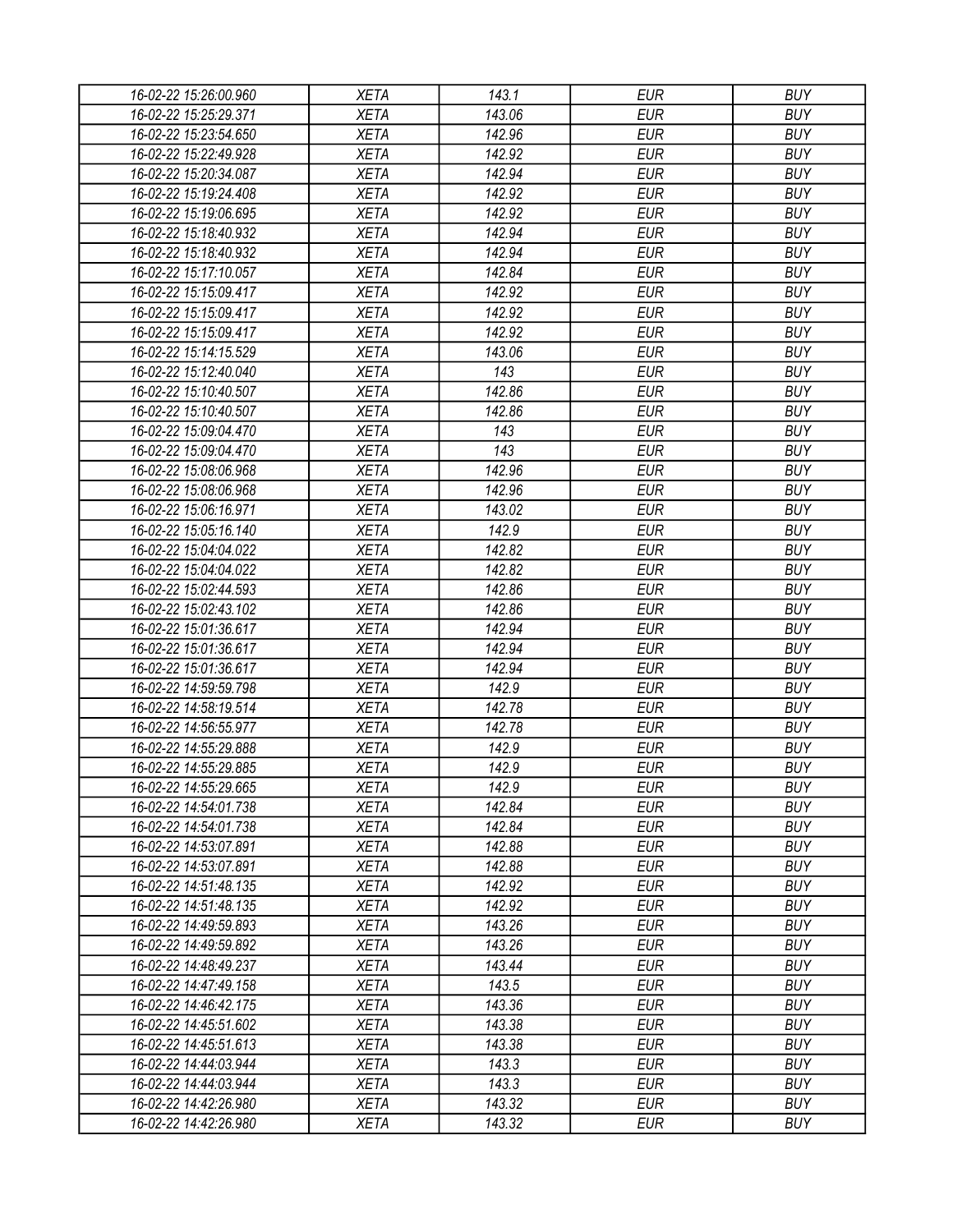| 16-02-22 14:42:26.971                          | XETA        | 143.32 | EUR                      | <b>BUY</b> |
|------------------------------------------------|-------------|--------|--------------------------|------------|
| 16-02-22 14:41:16.688                          | <b>XETA</b> | 143.22 | <b>EUR</b>               | <b>BUY</b> |
| 16-02-22 14:40:03.431                          | <b>XETA</b> | 143.26 | <b>EUR</b>               | <b>BUY</b> |
| 16-02-22 14:40:00.166                          | <b>XETA</b> | 143.3  | <b>EUR</b>               | <b>BUY</b> |
| 16-02-22 14:40:00.166                          | <b>XETA</b> | 143.3  | <b>EUR</b>               | <b>BUY</b> |
| 16-02-22 14:38:01.422                          | <b>XETA</b> | 143.14 | <b>EUR</b>               | <b>BUY</b> |
| 16-02-22 14:37:57.858                          | <b>XETA</b> | 143.14 | <b>EUR</b>               | <b>BUY</b> |
| 16-02-22 14:37:57.857                          | <b>XETA</b> | 143.14 | <b>EUR</b>               | <b>BUY</b> |
| 16-02-22 14:37:57.857                          | <b>XETA</b> | 143.14 | <b>EUR</b>               | <b>BUY</b> |
| 16-02-22 14:37:35.045                          | <b>XETA</b> | 143.18 | <b>EUR</b>               | <b>BUY</b> |
| 16-02-22 14:36:46.305                          | <b>XETA</b> | 143.2  | <b>EUR</b>               | <b>BUY</b> |
| 16-02-22 14:35:31.148                          | <b>XETA</b> | 143.26 | <b>EUR</b>               | <b>BUY</b> |
| 16-02-22 14:35:31.148                          | <b>XETA</b> | 143.26 | <b>EUR</b>               | <b>BUY</b> |
| 16-02-22 14:34:38.134                          | <b>XETA</b> | 143.42 | <b>EUR</b>               | <b>BUY</b> |
| 16-02-22 14:33:31.692                          | <b>XETA</b> | 143.24 | <b>EUR</b>               | <b>BUY</b> |
| 16-02-22 14:33:31.692                          | <b>XETA</b> | 143.24 | <b>EUR</b>               | <b>BUY</b> |
| 16-02-22 14:33:24.372                          | <b>XETA</b> | 143.26 | <b>EUR</b>               | <b>BUY</b> |
| 16-02-22 14:31:37.331                          | <b>XETA</b> | 143.14 | <b>EUR</b>               | <b>BUY</b> |
| 16-02-22 14:30:46.633                          | <b>XETA</b> | 143.2  | <b>EUR</b>               | <b>BUY</b> |
| 16-02-22 14:30:46.166                          | <b>XETA</b> | 143.2  | <b>EUR</b>               | <b>BUY</b> |
| 16-02-22 14:30:00.521                          | <b>XETA</b> | 143.14 | <b>EUR</b>               | <b>BUY</b> |
| 16-02-22 14:30:00.521                          | <b>XETA</b> | 143.14 | <b>EUR</b>               | <b>BUY</b> |
| 16-02-22 14:29:43.424                          | <b>XETA</b> | 143.24 | <b>EUR</b>               | <b>BUY</b> |
| 16-02-22 14:27:16.757                          | <b>XETA</b> | 143.04 | <b>EUR</b>               | <b>BUY</b> |
| 16-02-22 14:25:59.475                          | <b>XETA</b> | 142.94 | <b>EUR</b>               | <b>BUY</b> |
| 16-02-22 14:25:59.475                          | <b>XETA</b> | 142.94 | EUR                      | <b>BUY</b> |
| 16-02-22 14:23:23.942                          | <b>XETA</b> | 142.76 | <b>EUR</b>               | <b>BUY</b> |
| 16-02-22 14:20:31.044                          | <b>XETA</b> | 142.96 | <b>EUR</b>               | <b>BUY</b> |
| 16-02-22 14:18:43.820                          | <b>XETA</b> | 142.9  | <b>EUR</b>               | <b>BUY</b> |
| 16-02-22 14:18:43.820                          | <b>XETA</b> | 142.9  | <b>EUR</b>               | <b>BUY</b> |
| 16-02-22 14:17:34.546                          | <b>XETA</b> | 142.84 | <b>EUR</b>               | <b>BUY</b> |
| 16-02-22 14:17:34.546                          | <b>XETA</b> | 142.84 | <b>EUR</b>               | <b>BUY</b> |
| 16-02-22 14:17:34.545                          | <b>XETA</b> | 142.84 | <b>EUR</b>               | <b>BUY</b> |
| 16-02-22 14:17:34.545                          | <b>XETA</b> | 142.84 | <b>EUR</b>               | <b>BUY</b> |
| 16-02-22 14:17:22.669                          | <b>XETA</b> | 142.82 | <b>EUR</b>               | <b>BUY</b> |
| 16-02-22 14:15:45.575                          | <b>XETA</b> | 142.6  | <b>EUR</b>               | <b>BUY</b> |
| 16-02-22 14:13:27.877                          | <b>XETA</b> | 142.54 | <b>EUR</b>               | <b>BUY</b> |
| 16-02-22 14:13:27.877                          | <b>XETA</b> | 142.54 | <b>EUR</b>               | <b>BUY</b> |
|                                                | <b>XETA</b> | 142.74 | <b>EUR</b>               | <b>BUY</b> |
| 16-02-22 14:11:02.615                          |             | 142.84 |                          | <b>BUY</b> |
| 16-02-22 14:09:44.412<br>16-02-22 14:09:44.412 | <b>XETA</b> |        | <b>EUR</b><br><b>EUR</b> | <b>BUY</b> |
|                                                | <b>XETA</b> | 142.84 |                          |            |
| 16-02-22 14:09:44.412                          | <b>XETA</b> | 142.84 | <b>EUR</b>               | <b>BUY</b> |
| 16-02-22 14:07:26.568                          | <b>XETA</b> | 142.9  | <b>EUR</b>               | <b>BUY</b> |
| 16-02-22 14:07:24.912                          | <b>XETA</b> | 142.9  | <b>EUR</b>               | <b>BUY</b> |
| 16-02-22 14:06:59.519                          | <b>XETA</b> | 142.88 | <b>EUR</b>               | <b>BUY</b> |
| 16-02-22 14:05:40.888                          | <b>XETA</b> | 142.86 | <b>EUR</b>               | <b>BUY</b> |
| 16-02-22 14:05:40.876                          | <b>XETA</b> | 142.86 | <b>EUR</b>               | <b>BUY</b> |
| 16-02-22 14:05:04.562                          | <b>XETA</b> | 142.74 | <b>EUR</b>               | <b>BUY</b> |
| 16-02-22 14:03:19.584                          | <b>XETA</b> | 142.7  | <b>EUR</b>               | <b>BUY</b> |
| 16-02-22 14:03:19.584                          | <b>XETA</b> | 142.7  | <b>EUR</b>               | <b>BUY</b> |
| 16-02-22 14:01:34.265                          | <b>XETA</b> | 142.78 | EUR                      | <b>BUY</b> |
| 16-02-22 14:01:34.265                          | <b>XETA</b> | 142.78 | <b>EUR</b>               | <b>BUY</b> |
| 16-02-22 14:00:10.989                          | XETA        | 143.02 | <b>EUR</b>               | <b>BUY</b> |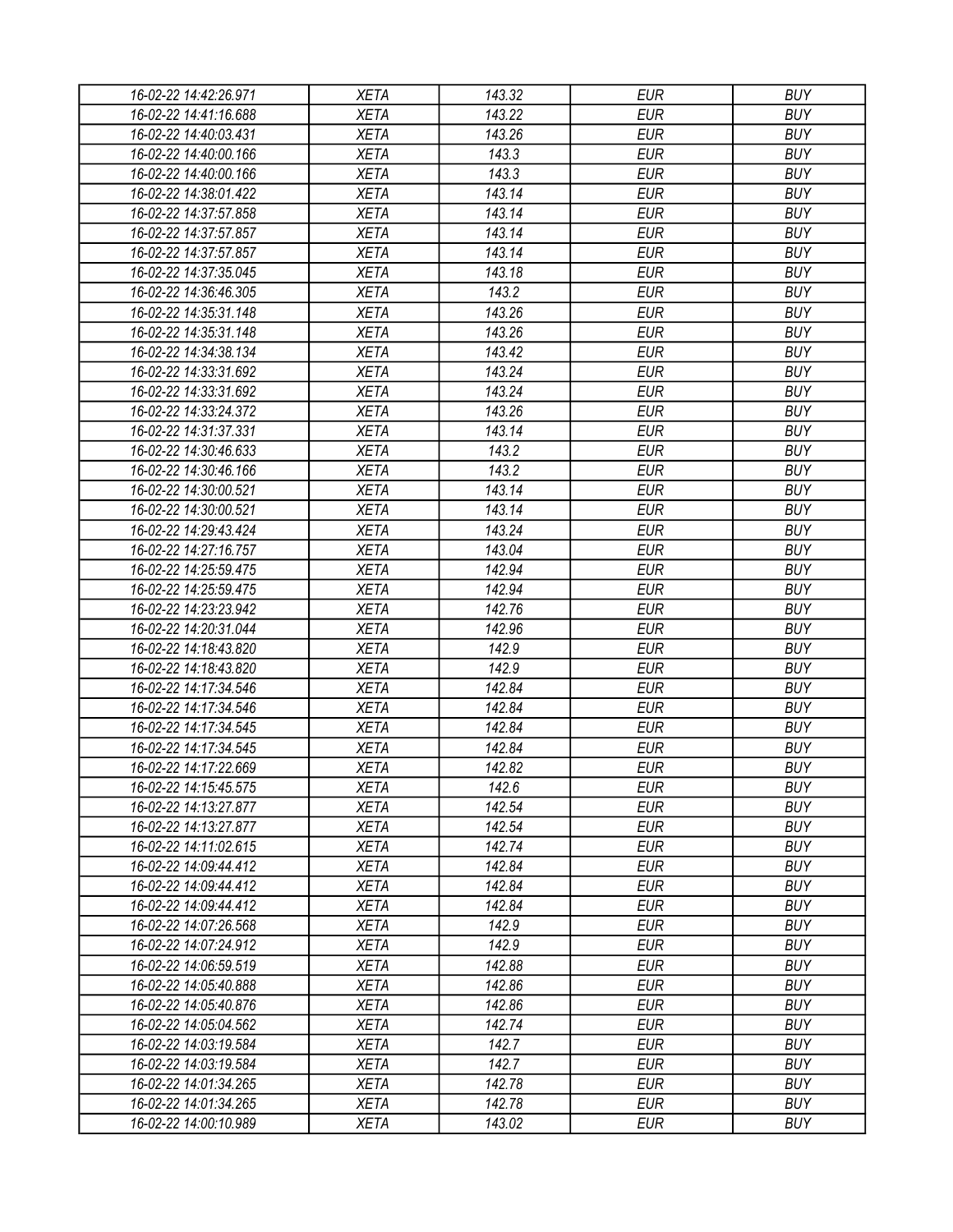| 16-02-22 14:00:10.989 | <b>XETA</b> | 143.02 | <b>EUR</b> | <b>BUY</b> |
|-----------------------|-------------|--------|------------|------------|
| 16-02-22 13:57:58.634 | <b>XETA</b> | 143.28 | <b>EUR</b> | <b>BUY</b> |
| 16-02-22 13:56:09.734 | <b>XETA</b> | 143.38 | <b>EUR</b> | <b>BUY</b> |
| 16-02-22 13:54:11.068 | <b>XETA</b> | 143.5  | <b>EUR</b> | <b>BUY</b> |
| 16-02-22 13:54:11.068 | <b>XETA</b> | 143.5  | <b>EUR</b> | <b>BUY</b> |
| 16-02-22 13:54:11.067 | <b>XETA</b> | 143.5  | <b>EUR</b> | <b>BUY</b> |
| 16-02-22 13:54:08.657 | <b>XETA</b> | 143.52 | <b>EUR</b> | <b>BUY</b> |
| 16-02-22 13:54:08.657 | <b>XETA</b> | 143.52 | <b>EUR</b> | <b>BUY</b> |
| 16-02-22 13:52:19.920 | <b>XETA</b> | 143.42 | <b>EUR</b> | <b>BUY</b> |
| 16-02-22 13:50:15.501 | <b>XETA</b> | 143.32 | <b>EUR</b> | <b>BUY</b> |
| 16-02-22 13:50:15.501 | <b>XETA</b> | 143.32 | <b>EUR</b> | <b>BUY</b> |
| 16-02-22 13:48:01.927 | <b>XETA</b> | 143.44 | <b>EUR</b> | <b>BUY</b> |
| 16-02-22 13:48:01.927 | <b>XETA</b> | 143.44 | <b>EUR</b> | <b>BUY</b> |
| 16-02-22 13:46:28.232 | <b>XETA</b> | 143.5  | <b>EUR</b> | <b>BUY</b> |
| 16-02-22 13:45:12.229 | <b>XETA</b> | 143.5  | <b>EUR</b> | <b>BUY</b> |
| 16-02-22 13:44:08.152 | <b>XETA</b> | 143.38 | <b>EUR</b> | <b>BUY</b> |
| 16-02-22 13:44:08.152 | <b>XETA</b> | 143.38 | <b>EUR</b> | <b>BUY</b> |
| 16-02-22 13:43:08.087 | <b>XETA</b> | 143.42 | <b>EUR</b> | <b>BUY</b> |
| 16-02-22 13:40:00.031 | <b>XETA</b> | 143.32 | <b>EUR</b> | <b>BUY</b> |
| 16-02-22 13:38:10.368 | <b>XETA</b> | 143.28 | <b>EUR</b> | <b>BUY</b> |
| 16-02-22 13:37:33.247 | <b>XETA</b> | 143.14 | <b>EUR</b> | <b>BUY</b> |
| 16-02-22 13:35:04.358 | <b>XETA</b> | 143.28 | <b>EUR</b> | <b>BUY</b> |
| 16-02-22 13:35:04.358 | <b>XETA</b> | 143.28 | <b>EUR</b> | <b>BUY</b> |
| 16-02-22 13:35:04.358 | <b>XETA</b> | 143.28 | <b>EUR</b> | <b>BUY</b> |
| 16-02-22 13:33:31.676 | <b>XETA</b> | 143.38 | <b>EUR</b> | <b>BUY</b> |
| 16-02-22 13:32:59.809 | <b>XETA</b> | 143.4  | <b>EUR</b> | <b>BUY</b> |
| 16-02-22 13:30:16.119 | <b>XETA</b> | 143    | <b>EUR</b> | <b>BUY</b> |
| 16-02-22 13:27:39.556 | <b>XETA</b> | 143.04 | <b>EUR</b> | <b>BUY</b> |
| 16-02-22 13:26:59.640 | <b>XETA</b> | 143    | <b>EUR</b> | <b>BUY</b> |
| 16-02-22 13:25:11.469 | <b>XETA</b> | 143.02 | <b>EUR</b> | <b>BUY</b> |
| 16-02-22 13:22:28.578 | <b>XETA</b> | 142.78 | <b>EUR</b> | <b>BUY</b> |
| 16-02-22 13:22:28.578 | <b>XETA</b> | 142.78 | <b>EUR</b> | <b>BUY</b> |
| 16-02-22 13:19:40.390 | <b>XETA</b> | 142.76 | <b>EUR</b> | <b>BUY</b> |
| 16-02-22 13:16:43.332 | <b>XETA</b> | 142.72 | <b>EUR</b> | <b>BUY</b> |
| 16-02-22 13:16:43.332 |             |        | <b>EUR</b> | <b>BUY</b> |
|                       | <b>XETA</b> | 142.72 |            |            |
| 16-02-22 13:16:38.019 | <b>XETA</b> | 142.74 | <b>EUR</b> | <b>BUY</b> |
| 16-02-22 13:16:38.019 | <b>XETA</b> | 142.74 | <b>EUR</b> | <b>BUY</b> |
| 16-02-22 13:12:30.435 | <b>XETA</b> | 142.52 | <b>EUR</b> | <b>BUY</b> |
| 16-02-22 13:12:30.435 | <b>XETA</b> | 142.52 | <b>EUR</b> | <b>BUY</b> |
| 16-02-22 13:10:47.958 | <b>XETA</b> | 142.46 | <b>EUR</b> | <b>BUY</b> |
| 16-02-22 13:07:37.648 | <b>XETA</b> | 142.42 | <b>EUR</b> | <b>BUY</b> |
| 16-02-22 13:07:37.648 | <b>XETA</b> | 142.42 | <b>EUR</b> | <b>BUY</b> |
| 16-02-22 13:06:09.640 | <b>XETA</b> | 142.52 | <b>EUR</b> | <b>BUY</b> |
| 16-02-22 13:06:09.640 | <b>XETA</b> | 142.52 | <b>EUR</b> | <b>BUY</b> |
| 16-02-22 13:02:18.236 | <b>XETA</b> | 142.52 | <b>EUR</b> | <b>BUY</b> |
| 16-02-22 13:00:30.569 | <b>XETA</b> | 142.62 | <b>EUR</b> | <b>BUY</b> |
| 16-02-22 12:57:39.426 | <b>XETA</b> | 142.64 | <b>EUR</b> | <b>BUY</b> |
| 16-02-22 12:57:39.426 | <b>XETA</b> | 142.64 | <b>EUR</b> | <b>BUY</b> |
| 16-02-22 12:55:07.997 | <b>XETA</b> | 142.46 | <b>EUR</b> | <b>BUY</b> |
| 16-02-22 12:55:07.997 | <b>XETA</b> | 142.46 | <b>EUR</b> | <b>BUY</b> |
| 16-02-22 12:55:07.997 | <b>XETA</b> | 142.46 | <b>EUR</b> | <b>BUY</b> |
| 16-02-22 12:55:07.997 | <b>XETA</b> | 142.46 | <b>EUR</b> | <b>BUY</b> |
| 16-02-22 12:51:26.950 | <b>XETA</b> | 142.4  | <b>EUR</b> | <b>BUY</b> |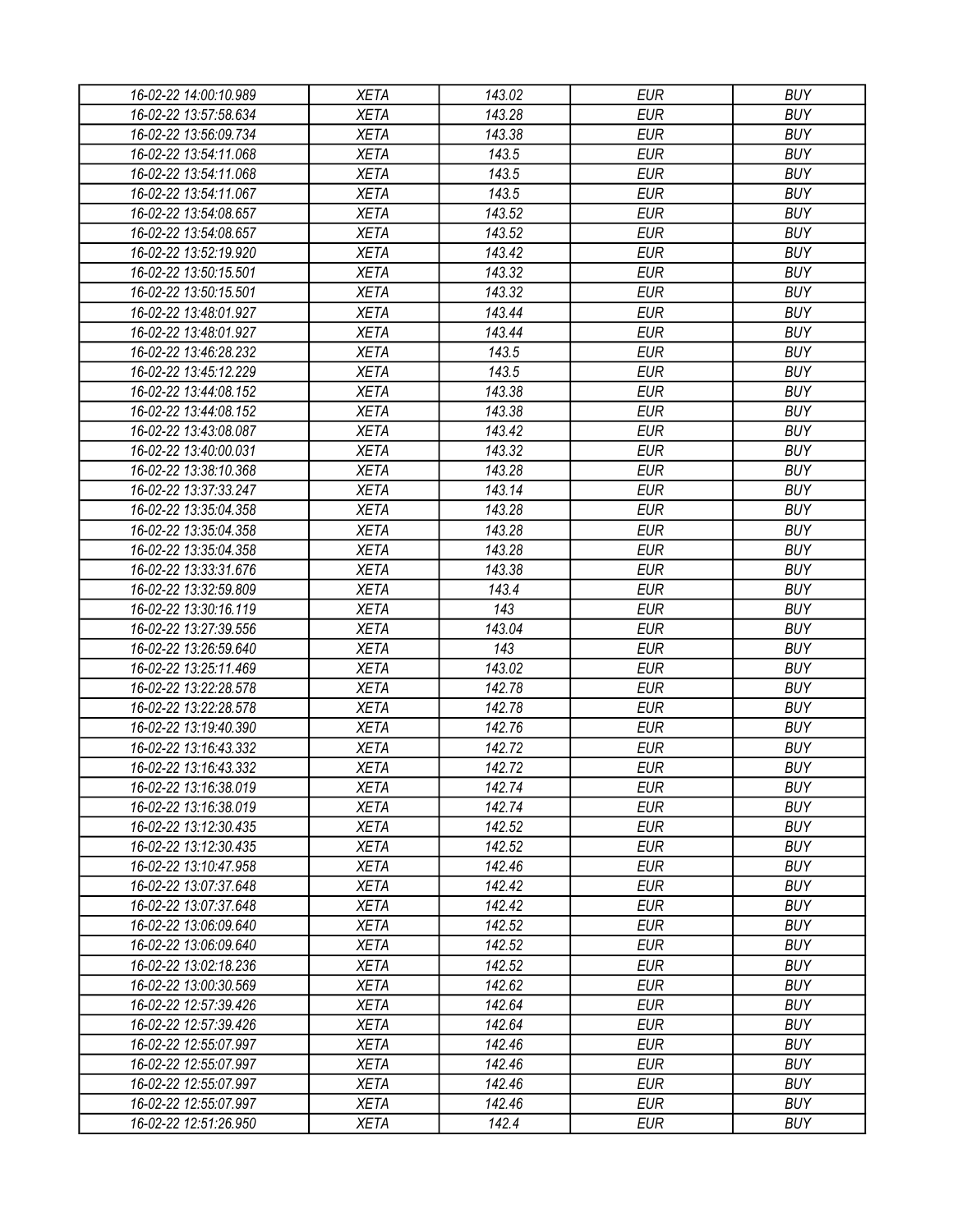| 16-02-22 12:51:26.950 | XETA                       | 142.4            | EUR        | <b>BUY</b> |
|-----------------------|----------------------------|------------------|------------|------------|
| 16-02-22 12:51:26.950 | <b>XETA</b>                | 142.4            | <b>EUR</b> | <b>BUY</b> |
| 16-02-22 12:48:47.210 | <b>XETA</b>                | 142.26           | <b>EUR</b> | <b>BUY</b> |
| 16-02-22 12:47:51.974 | <b>XETA</b>                | 142.32           | <b>EUR</b> | <b>BUY</b> |
| 16-02-22 12:47:51.974 | <b>XETA</b>                | 142.32           | <b>EUR</b> | <b>BUY</b> |
| 16-02-22 12:43:29.762 | <b>XETA</b>                | 142.12           | <b>EUR</b> | <b>BUY</b> |
| 16-02-22 12:40:30.534 | <b>XETA</b>                | 142              | <b>EUR</b> | <b>BUY</b> |
| 16-02-22 12:40:30.534 | <b>XETA</b>                | 142              | <b>EUR</b> | <b>BUY</b> |
| 16-02-22 12:38:14.348 | <b>XETA</b>                | 142.06           | <b>EUR</b> | <b>BUY</b> |
| 16-02-22 12:38:14.348 | <b>XETA</b>                | 142.06           | <b>EUR</b> | <b>BUY</b> |
| 16-02-22 12:38:14.348 | <b>XETA</b>                | 142.06           | <b>EUR</b> | <b>BUY</b> |
| 16-02-22 12:35:19.577 | <b>XETA</b>                | 142.1            | <b>EUR</b> | <b>BUY</b> |
| 16-02-22 12:33:15.327 | <b>XETA</b>                | 142.26           | <b>EUR</b> | <b>BUY</b> |
| 16-02-22 12:33:15.327 | <b>XETA</b>                | 142.26           | <b>EUR</b> | <b>BUY</b> |
| 16-02-22 12:30:03.885 | <b>XETA</b>                | 142.32           | <b>EUR</b> | <b>BUY</b> |
| 16-02-22 12:30:03.885 | <b>XETA</b>                | 142.32           | <b>EUR</b> | <b>BUY</b> |
| 16-02-22 12:27:46.630 | <b>XETA</b>                | 142.38           | <b>EUR</b> | <b>BUY</b> |
| 16-02-22 12:27:46.630 | <b>XETA</b>                | 142.38           | <b>EUR</b> | <b>BUY</b> |
| 16-02-22 12:25:15.098 | <b>XETA</b>                | 142.42           | <b>EUR</b> | <b>BUY</b> |
| 16-02-22 12:24:15.141 | <b>XETA</b>                | 142.34           | <b>EUR</b> | <b>BUY</b> |
| 16-02-22 12:21:35.617 | <b>XETA</b>                | 142.46           | <b>EUR</b> | <b>BUY</b> |
| 16-02-22 12:21:35.617 | <b>XETA</b>                | 142.46           | <b>EUR</b> | <b>BUY</b> |
| 16-02-22 12:19:18.536 | <b>XETA</b>                | 142.48           | <b>EUR</b> | <b>BUY</b> |
| 16-02-22 12:19:18.536 | <b>XETA</b>                | 142.48           | <b>EUR</b> | <b>BUY</b> |
| 16-02-22 12:16:00.169 | <b>XETA</b>                | 142.46           | <b>EUR</b> | <b>BUY</b> |
| 16-02-22 12:16:00.169 | <b>XETA</b>                | 142.46           | <b>EUR</b> | <b>BUY</b> |
| 16-02-22 12:14:22.432 | <b>XETA</b>                | 142.44           | <b>EUR</b> | <b>BUY</b> |
| 16-02-22 12:09:15.640 | <b>XETA</b>                | 142.44           | <b>EUR</b> | <b>BUY</b> |
| 16-02-22 12:09:15.640 | <b>XETA</b>                | 142.44           | <b>EUR</b> | <b>BUY</b> |
| 16-02-22 12:07:57.754 |                            |                  | <b>EUR</b> | <b>BUY</b> |
| 16-02-22 12:07:23.476 | <b>XETA</b><br><b>XETA</b> | 142.44<br>142.42 | <b>EUR</b> | <b>BUY</b> |
|                       |                            |                  |            | <b>BUY</b> |
| 16-02-22 12:06:34.896 | <b>XETA</b>                | 142.46           | <b>EUR</b> |            |
| 16-02-22 12:06:34.896 | <b>XETA</b>                | 142.46           | <b>EUR</b> | <b>BUY</b> |
| 16-02-22 12:05:08.591 | <b>XETA</b>                | 142.46           | <b>EUR</b> | <b>BUY</b> |
| 16-02-22 12:03:07.030 | <b>XETA</b>                | 142.42           | <b>EUR</b> | <b>BUY</b> |
| 16-02-22 12:02:54.527 | <b>XETA</b>                | 142.42           | <b>EUR</b> | <b>BUY</b> |
| 16-02-22 12:02:31.714 | <b>XETA</b>                | 142.44           | <b>EUR</b> | <b>BUY</b> |
| 16-02-22 11:58:54.597 | <b>XETA</b>                | 142.42           | <b>EUR</b> | <b>BUY</b> |
| 16-02-22 11:57:48.897 | <b>XETA</b>                | 142.5            | <b>EUR</b> | <b>BUY</b> |
| 16-02-22 11:54:13.404 | <b>XETA</b>                | 142.42           | <b>EUR</b> | <b>BUY</b> |
| 16-02-22 11:54:13.404 | <b>XETA</b>                | 142.42           | <b>EUR</b> | <b>BUY</b> |
| 16-02-22 11:52:05.794 | <b>XETA</b>                | 142.58           | <b>EUR</b> | <b>BUY</b> |
| 16-02-22 11:51:34.206 | <b>XETA</b>                | 142.62           | <b>EUR</b> | <b>BUY</b> |
| 16-02-22 11:50:34.510 | <b>XETA</b>                | 142.68           | <b>EUR</b> | <b>BUY</b> |
| 16-02-22 11:50:34.510 | <b>XETA</b>                | 142.68           | <b>EUR</b> | <b>BUY</b> |
| 16-02-22 11:47:48.900 | <b>XETA</b>                | 142.64           | <b>EUR</b> | <b>BUY</b> |
| 16-02-22 11:45:35.448 | <b>XETA</b>                | 142.6            | <b>EUR</b> | <b>BUY</b> |
| 16-02-22 11:42:50.376 | <b>XETA</b>                | 142.62           | <b>EUR</b> | <b>BUY</b> |
| 16-02-22 11:39:05.967 | <b>XETA</b>                | 142.56           | <b>EUR</b> | <b>BUY</b> |
| 16-02-22 11:39:05.967 | <b>XETA</b>                | 142.56           | <b>EUR</b> | <b>BUY</b> |
| 16-02-22 11:37:08.898 | <b>XETA</b>                | 142.48           | EUR        | <b>BUY</b> |
| 16-02-22 11:37:08.898 | <b>XETA</b>                | 142.48           | <b>EUR</b> | <b>BUY</b> |
| 16-02-22 11:34:53.013 | <b>XETA</b>                | 142.56           | <b>EUR</b> | <b>BUY</b> |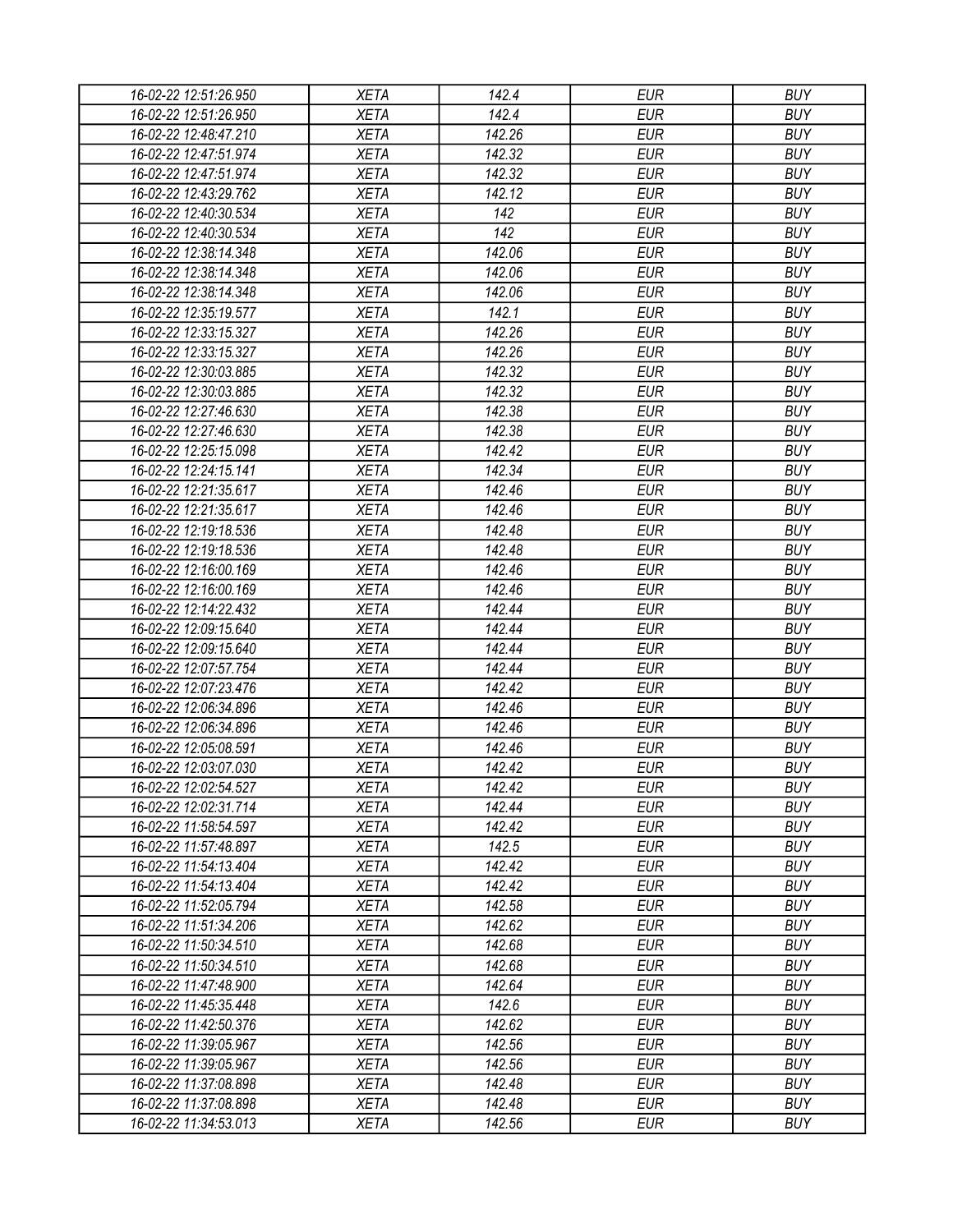| 16-02-22 11:34:53.013 | <b>XETA</b> | 142.56 | <b>EUR</b> | <b>BUY</b> |
|-----------------------|-------------|--------|------------|------------|
| 16-02-22 11:32:46.086 | <b>XETA</b> | 142.54 | <b>EUR</b> | <b>BUY</b> |
| 16-02-22 11:31:45.423 | <b>XETA</b> | 142.52 | <b>EUR</b> | <b>BUY</b> |
| 16-02-22 11:30:16.492 | <b>XETA</b> | 142.52 | <b>EUR</b> | <b>BUY</b> |
| 16-02-22 11:28:03.659 | <b>XETA</b> | 142.58 | <b>EUR</b> | <b>BUY</b> |
| 16-02-22 11:25:57.395 | <b>XETA</b> | 142.56 | <b>EUR</b> | <b>BUY</b> |
| 16-02-22 11:25:57.395 | <b>XETA</b> | 142.56 | <b>EUR</b> | <b>BUY</b> |
| 16-02-22 11:23:27.116 | <b>XETA</b> | 142.66 | <b>EUR</b> | <b>BUY</b> |
| 16-02-22 11:21:01.720 | <b>XETA</b> | 142.58 | <b>EUR</b> | <b>BUY</b> |
| 16-02-22 11:18:18.273 | <b>XETA</b> | 142.52 | <b>EUR</b> | <b>BUY</b> |
| 16-02-22 11:16:20.617 | <b>XETA</b> | 142.52 | <b>EUR</b> | <b>BUY</b> |
| 16-02-22 11:14:08.601 | <b>XETA</b> | 142.52 | <b>EUR</b> | <b>BUY</b> |
| 16-02-22 11:14:08.601 | <b>XETA</b> | 142.52 | <b>EUR</b> | <b>BUY</b> |
| 16-02-22 11:14:08.601 | <b>XETA</b> | 142.52 | <b>EUR</b> | <b>BUY</b> |
| 16-02-22 11:13:13.278 | <b>XETA</b> | 142.5  | <b>EUR</b> | <b>BUY</b> |
| 16-02-22 11:11:08.153 | <b>XETA</b> | 142.48 | <b>EUR</b> | <b>BUY</b> |
| 16-02-22 11:10:00.206 | <b>XETA</b> | 142.54 | <b>EUR</b> | <b>BUY</b> |
| 16-02-22 11:07:25.674 | <b>XETA</b> | 142.56 | <b>EUR</b> | <b>BUY</b> |
| 16-02-22 11:06:14.485 | <b>XETA</b> |        | <b>EUR</b> | <b>BUY</b> |
|                       |             | 142.56 |            |            |
| 16-02-22 11:03:06.141 | <b>XETA</b> | 142.56 | <b>EUR</b> | <b>BUY</b> |
| 16-02-22 11:00:48.202 | <b>XETA</b> | 142.7  | <b>EUR</b> | <b>BUY</b> |
| 16-02-22 10:58:57.201 | <b>XETA</b> | 142.72 | <b>EUR</b> | <b>BUY</b> |
| 16-02-22 10:58:57.201 | <b>XETA</b> | 142.72 | <b>EUR</b> | <b>BUY</b> |
| 16-02-22 10:58:19.813 | <b>XETA</b> | 142.78 | <b>EUR</b> | <b>BUY</b> |
| 16-02-22 10:56:16.696 | <b>XETA</b> | 142.8  | <b>EUR</b> | <b>BUY</b> |
| 16-02-22 10:56:16.696 | <b>XETA</b> | 142.8  | <b>EUR</b> | <b>BUY</b> |
| 16-02-22 10:56:16.696 | <b>XETA</b> | 142.8  | <b>EUR</b> | <b>BUY</b> |
| 16-02-22 10:56:13.611 | <b>XETA</b> | 142.8  | <b>EUR</b> | <b>BUY</b> |
| 16-02-22 10:56:00.116 | <b>XETA</b> | 142.84 | <b>EUR</b> | <b>BUY</b> |
| 16-02-22 10:56:00.116 | <b>XETA</b> | 142.84 | <b>EUR</b> | <b>BUY</b> |
| 16-02-22 10:52:43.196 | <b>XETA</b> | 142.6  | <b>EUR</b> | <b>BUY</b> |
| 16-02-22 10:52:43.196 | <b>XETA</b> | 142.6  | <b>EUR</b> | <b>BUY</b> |
| 16-02-22 10:52:24.198 | <b>XETA</b> | 142.66 | <b>EUR</b> | <b>BUY</b> |
| 16-02-22 10:52:24.198 | <b>XETA</b> | 142.66 | <b>EUR</b> | <b>BUY</b> |
| 16-02-22 10:51:43.123 | <b>XETA</b> | 142.68 | <b>EUR</b> | <b>BUY</b> |
| 16-02-22 10:51:43.123 | <b>XETA</b> | 142.68 | <b>EUR</b> | <b>BUY</b> |
| 16-02-22 10:49:49.318 | <b>XETA</b> | 142.54 | <b>EUR</b> | <b>BUY</b> |
| 16-02-22 10:49:49.318 | <b>XETA</b> | 142.54 | <b>EUR</b> | <b>BUY</b> |
| 16-02-22 10:49:49.318 | <b>XETA</b> | 142.54 | <b>EUR</b> | <b>BUY</b> |
| 16-02-22 10:47:03.542 | <b>XETA</b> | 142.4  | <b>EUR</b> | <b>BUY</b> |
| 16-02-22 10:47:03.542 | <b>XETA</b> | 142.4  | <b>EUR</b> | <b>BUY</b> |
| 16-02-22 10:45:37.061 | <b>XETA</b> | 142.42 | <b>EUR</b> | <b>BUY</b> |
| 16-02-22 10:45:37.061 | <b>XETA</b> | 142.42 | <b>EUR</b> | <b>BUY</b> |
| 16-02-22 10:41:54.934 | <b>XETA</b> | 142.32 | <b>EUR</b> | <b>BUY</b> |
| 16-02-22 10:41:10.572 | <b>XETA</b> | 142.3  | <b>EUR</b> | <b>BUY</b> |
| 16-02-22 10:41:10.572 | <b>XETA</b> | 142.3  | <b>EUR</b> | <b>BUY</b> |
| 16-02-22 10:41:10.572 | <b>XETA</b> | 142.3  | <b>EUR</b> | <b>BUY</b> |
| 16-02-22 10:38:13.618 | <b>XETA</b> | 142.36 | <b>EUR</b> | <b>BUY</b> |
| 16-02-22 10:38:13.618 | <b>XETA</b> | 142.36 | <b>EUR</b> | <b>BUY</b> |
| 16-02-22 10:35:31.218 | <b>XETA</b> | 142.68 | <b>EUR</b> | <b>BUY</b> |
| 16-02-22 10:35:30.986 | <b>XETA</b> | 142.68 | EUR        | <b>BUY</b> |
| 16-02-22 10:33:59.173 | XETA        | 142.68 | <b>EUR</b> | <b>BUY</b> |
| 16-02-22 10:32:09.048 | <b>XETA</b> | 142.72 | <b>EUR</b> | <b>BUY</b> |
|                       |             |        |            |            |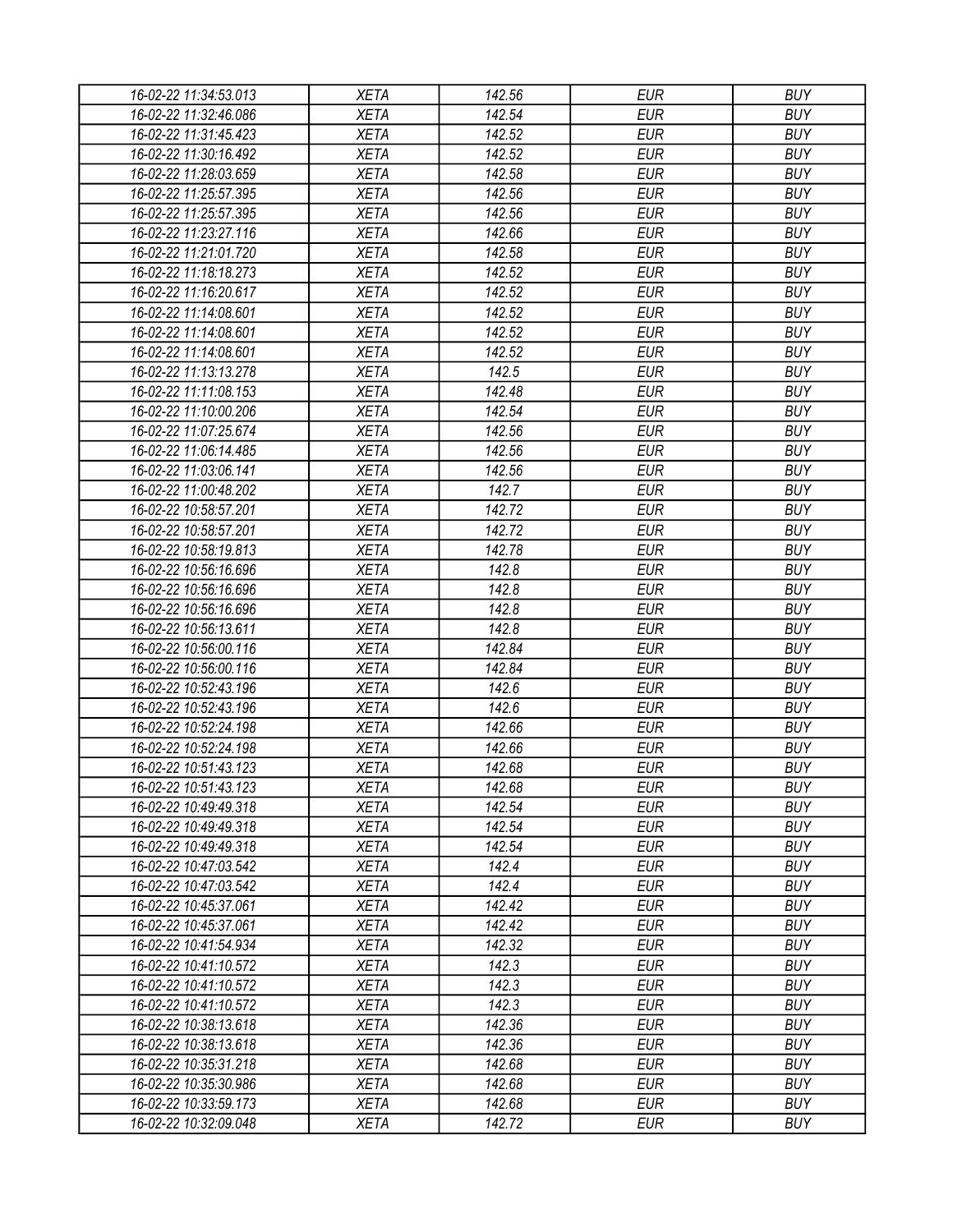| 16-02-22 10:29:49.934 | <b>XETA</b> | 142.82 | <b>EUR</b> | <b>BUY</b> |
|-----------------------|-------------|--------|------------|------------|
| 16-02-22 10:29:49.787 | <b>XETA</b> | 142.82 | <b>EUR</b> | <b>BUY</b> |
| 16-02-22 10:29:49.786 | <b>XETA</b> | 142.82 | <b>EUR</b> | <b>BUY</b> |
| 16-02-22 10:29:18.247 | <b>XETA</b> | 142.82 | <b>EUR</b> | <b>BUY</b> |
| 16-02-22 10:26:01.550 | <b>XETA</b> | 142.56 | <b>EUR</b> | <b>BUY</b> |
| 16-02-22 10:24:11.038 | <b>XETA</b> | 142.46 | <b>EUR</b> | <b>BUY</b> |
| 16-02-22 10:23:01.453 | <b>XETA</b> | 142.72 | <b>EUR</b> | <b>BUY</b> |
| 16-02-22 10:23:01.453 | <b>XETA</b> | 142.72 | <b>EUR</b> | <b>BUY</b> |
| 16-02-22 10:23:01.453 | <b>XETA</b> | 142.72 | <b>EUR</b> | <b>BUY</b> |
| 16-02-22 10:20:48.459 | <b>XETA</b> | 142.68 | <b>EUR</b> | <b>BUY</b> |
| 16-02-22 10:20:48.459 | <b>XETA</b> | 142.68 | <b>EUR</b> | <b>BUY</b> |
| 16-02-22 10:19:32.757 | <b>XETA</b> | 142.84 | <b>EUR</b> | <b>BUY</b> |
| 16-02-22 10:17:20.747 | <b>XETA</b> | 143    | <b>EUR</b> | <b>BUY</b> |
| 16-02-22 10:17:20.736 | <b>XETA</b> | 143    | <b>EUR</b> | <b>BUY</b> |
| 16-02-22 10:16:03.001 | <b>XETA</b> | 143.08 | <b>EUR</b> | <b>BUY</b> |
| 16-02-22 10:15:04.983 | <b>XETA</b> | 143.14 | <b>EUR</b> | <b>BUY</b> |
| 16-02-22 10:12:42.783 | <b>XETA</b> | 143.1  | <b>EUR</b> | <b>BUY</b> |
| 16-02-22 10:10:48.998 | <b>XETA</b> | 143.16 | <b>EUR</b> | <b>BUY</b> |
| 16-02-22 10:08:25.590 | <b>XETA</b> | 143.24 | <b>EUR</b> | <b>BUY</b> |
| 16-02-22 10:06:49.297 | <b>XETA</b> | 143.14 | <b>EUR</b> | <b>BUY</b> |
| 16-02-22 10:05:23.612 | <b>XETA</b> | 143.06 | <b>EUR</b> | <b>BUY</b> |
|                       | <b>XETA</b> |        |            |            |
| 16-02-22 10:05:23.612 |             | 143.06 | <b>EUR</b> | <b>BUY</b> |
| 16-02-22 10:05:23.612 | <b>XETA</b> | 143.06 | <b>EUR</b> | <b>BUY</b> |
| 16-02-22 10:02:47.110 | <b>XETA</b> | 143    | <b>EUR</b> | <b>BUY</b> |
| 16-02-22 10:00:56.839 | <b>XETA</b> | 143.1  | <b>EUR</b> | <b>BUY</b> |
| 16-02-22 10:00:56.851 | <b>XETA</b> | 143.1  | <b>EUR</b> | <b>BUY</b> |
| 16-02-22 10:00:53.076 | <b>XETA</b> | 143.1  | <b>EUR</b> | <b>BUY</b> |
| 16-02-22 09:58:46.155 | <b>XETA</b> | 143.22 | <b>EUR</b> | <b>BUY</b> |
| 16-02-22 09:58:46.155 | <b>XETA</b> | 143.24 | <b>EUR</b> | <b>BUY</b> |
| 16-02-22 09:56:51.939 | <b>XETA</b> | 143.46 | <b>EUR</b> | <b>BUY</b> |
| 16-02-22 09:56:51.939 | <b>XETA</b> | 143.46 | <b>EUR</b> | <b>BUY</b> |
| 16-02-22 09:56:47.920 | <b>XETA</b> | 143.46 | <b>EUR</b> | <b>BUY</b> |
| 16-02-22 09:53:52.988 | <b>XETA</b> | 143.4  | <b>EUR</b> | <b>BUY</b> |
| 16-02-22 09:53:10.713 | <b>XETA</b> | 143.48 | <b>EUR</b> | <b>BUY</b> |
| 16-02-22 09:53:10.713 | <b>XETA</b> | 143.48 | <b>EUR</b> | <b>BUY</b> |
| 16-02-22 09:53:10.713 | <b>XETA</b> | 143.48 | <b>EUR</b> | <b>BUY</b> |
| 16-02-22 09:51:27.595 | <b>XETA</b> | 143.46 | <b>EUR</b> | <b>BUY</b> |
| 16-02-22 09:51:27.595 | <b>XETA</b> | 143.46 | <b>EUR</b> | <b>BUY</b> |
| 16-02-22 09:49:50.004 | <b>XETA</b> | 143.3  | <b>EUR</b> | <b>BUY</b> |
| 16-02-22 09:49:50.004 | <b>XETA</b> | 143.3  | <b>EUR</b> | <b>BUY</b> |
| 16-02-22 09:46:52.235 | <b>XETA</b> | 143.32 | <b>EUR</b> | <b>BUY</b> |
| 16-02-22 09:44:35.715 | <b>XETA</b> | 143.32 | <b>EUR</b> | <b>BUY</b> |
| 16-02-22 09:44:35.715 | <b>XETA</b> | 143.32 | <b>EUR</b> | <b>BUY</b> |
| 16-02-22 09:42:13.427 | <b>XETA</b> | 143.32 | <b>EUR</b> | <b>BUY</b> |
| 16-02-22 09:41:09.588 | <b>XETA</b> | 143.34 | <b>EUR</b> | <b>BUY</b> |
| 16-02-22 09:38:22.864 | <b>XETA</b> | 143.28 | <b>EUR</b> | <b>BUY</b> |
| 16-02-22 09:37:00.108 | <b>XETA</b> | 143.38 | <b>EUR</b> | <b>BUY</b> |
| 16-02-22 09:37:00.108 | <b>XETA</b> | 143.38 | <b>EUR</b> | <b>BUY</b> |
| 16-02-22 09:34:54.931 | <b>XETA</b> | 143.42 | <b>EUR</b> | <b>BUY</b> |
| 16-02-22 09:33:08.331 | <b>XETA</b> | 143.56 | <b>EUR</b> | <b>BUY</b> |
| 16-02-22 09:33:08.331 | <b>XETA</b> | 143.56 | <b>EUR</b> | <b>BUY</b> |
| 16-02-22 09:33:04.299 | XETA        | 143.58 | <b>EUR</b> | <b>BUY</b> |
| 16-02-22 09:31:04.752 | <b>XETA</b> | 143.32 | <b>EUR</b> | <b>BUY</b> |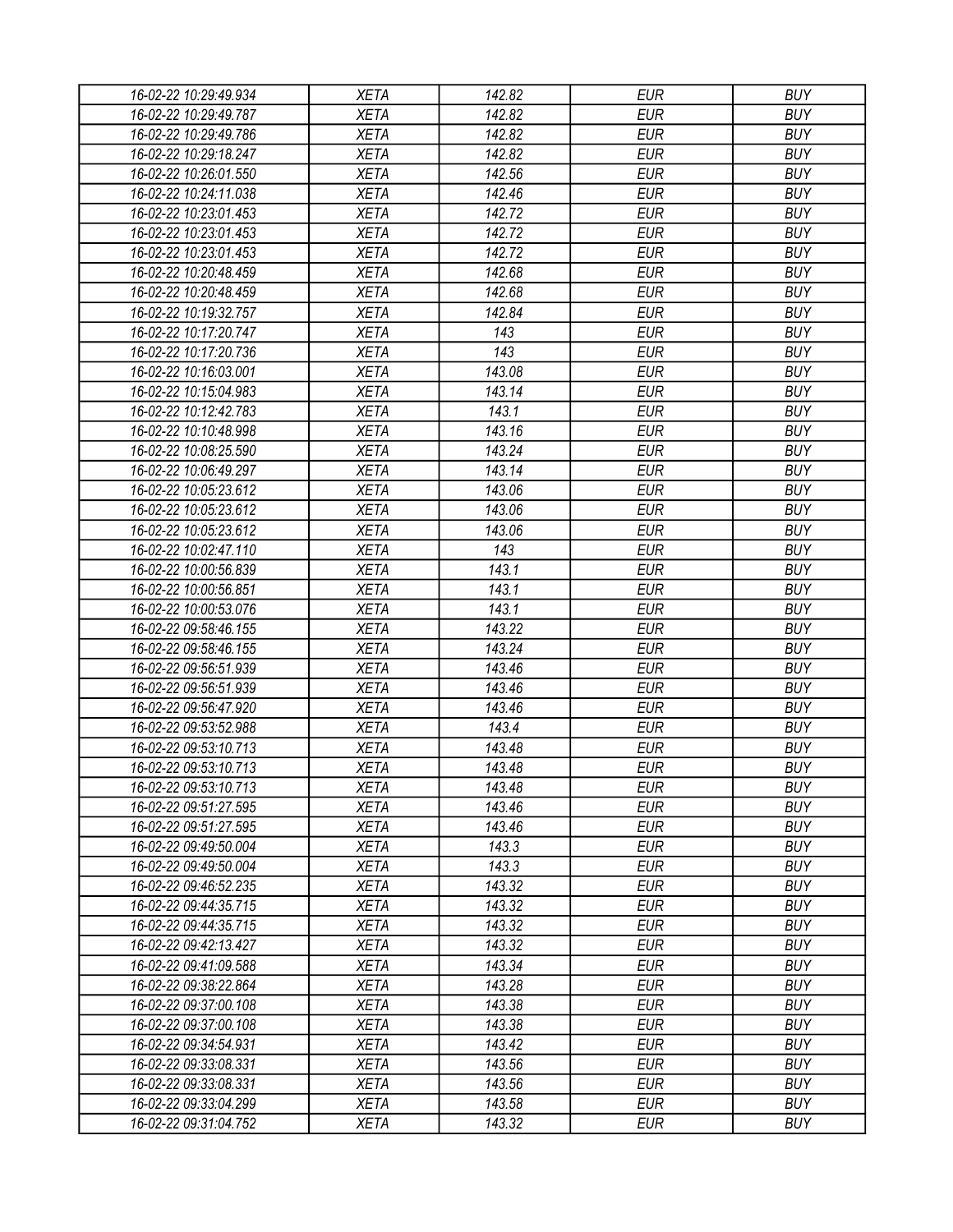| 16-02-22 09:29:20.818 | <b>XETA</b> | 143.38 | <b>EUR</b> | <b>BUY</b> |
|-----------------------|-------------|--------|------------|------------|
| 16-02-22 09:29:20.818 | <b>XETA</b> | 143.38 | <b>EUR</b> | <b>BUY</b> |
| 16-02-22 09:27:50.179 | <b>XETA</b> | 143.38 | <b>EUR</b> | <b>BUY</b> |
| 16-02-22 09:27:50.179 | <b>XETA</b> | 143.38 | <b>EUR</b> | <b>BUY</b> |
| 16-02-22 09:25:25.991 | <b>XETA</b> | 143.46 | <b>EUR</b> | <b>BUY</b> |
| 16-02-22 09:23:05.789 | <b>XETA</b> | 143.3  | <b>EUR</b> | <b>BUY</b> |
| 16-02-22 09:20:58.176 | <b>XETA</b> | 143.3  | <b>EUR</b> | <b>BUY</b> |
| 16-02-22 09:20:58.176 | <b>XETA</b> | 143.3  | <b>EUR</b> | <b>BUY</b> |
| 16-02-22 09:19:20.201 | <b>XETA</b> | 143.2  | <b>EUR</b> | <b>BUY</b> |
| 16-02-22 09:18:00.740 | <b>XETA</b> | 143.18 | <b>EUR</b> | <b>BUY</b> |
| 16-02-22 09:15:52.752 | <b>XETA</b> | 143.14 | <b>EUR</b> | <b>BUY</b> |
| 16-02-22 09:15:52.752 | <b>XETA</b> | 143.14 | <b>EUR</b> | <b>BUY</b> |
| 16-02-22 09:14:29.161 | <b>XETA</b> | 143.22 | <b>EUR</b> | <b>BUY</b> |
| 16-02-22 09:14:29.161 | <b>XETA</b> | 143.22 | <b>EUR</b> | <b>BUY</b> |
| 16-02-22 09:12:19.707 | <b>XETA</b> | 143    | <b>EUR</b> | <b>BUY</b> |
| 16-02-22 09:10:36.504 | <b>XETA</b> | 143.1  | <b>EUR</b> | <b>BUY</b> |
| 16-02-22 09:08:52.996 | <b>XETA</b> | 143.66 | <b>EUR</b> | <b>BUY</b> |
| 16-02-22 09:08:52.996 | <b>XETA</b> | 143.66 | <b>EUR</b> | <b>BUY</b> |
| 16-02-22 09:08:53.007 | <b>XETA</b> | 143.66 | <b>EUR</b> | <b>BUY</b> |
| 16-02-22 09:07:34.003 | <b>XETA</b> | 143.82 | <b>EUR</b> | <b>BUY</b> |
| 16-02-22 09:07:34.003 | <b>XETA</b> | 143.82 | <b>EUR</b> | <b>BUY</b> |
| 16-02-22 09:06:19.344 | <b>XETA</b> | 143.96 | <b>EUR</b> | <b>BUY</b> |
|                       |             |        |            |            |
| 16-02-22 09:04:39.721 | <b>XETA</b> | 144.08 | <b>EUR</b> | <b>BUY</b> |
| 16-02-22 09:04:39.721 | <b>XETA</b> | 144.08 | <b>EUR</b> | <b>BUY</b> |
| 16-02-22 09:02:55.054 | <b>XETA</b> | 143.8  | <b>EUR</b> | <b>BUY</b> |
| 16-02-22 09:02:55.054 | <b>XETA</b> | 143.8  | <b>EUR</b> | <b>BUY</b> |
| 16-02-22 09:01:20.715 | <b>XETA</b> | 143.66 | <b>EUR</b> | <b>BUY</b> |
| 16-02-22 09:01:20.692 | <b>XETA</b> | 143.66 | <b>EUR</b> | <b>BUY</b> |
| 16-02-22 09:00:27.767 | <b>XETA</b> | 143.64 | <b>EUR</b> | <b>BUY</b> |
| 16-02-22 09:00:05.714 | <b>XETA</b> | 143.6  | <b>EUR</b> | <b>BUY</b> |
| 16-02-22 08:56:54.704 | <b>XETA</b> | 143.32 | <b>EUR</b> | <b>BUY</b> |
| 16-02-22 08:56:17.115 | <b>XETA</b> | 143.3  | <b>EUR</b> | <b>BUY</b> |
| 16-02-22 08:54:37.182 | <b>XETA</b> | 143.44 | <b>EUR</b> | <b>BUY</b> |
| 16-02-22 08:54:37.182 | <b>XETA</b> | 143.44 | <b>EUR</b> | <b>BUY</b> |
| 16-02-22 08:53:06.957 | <b>XETA</b> | 143.6  | <b>EUR</b> | <b>BUY</b> |
| 16-02-22 08:51:51.596 | <b>XETA</b> | 143.46 | <b>EUR</b> | <b>BUY</b> |
| 16-02-22 08:51:51.596 | <b>XETA</b> | 143.46 | <b>EUR</b> | <b>BUY</b> |
| 16-02-22 08:50:07.635 | <b>XETA</b> | 143.56 | <b>EUR</b> | <b>BUY</b> |
| 16-02-22 08:48:55.609 | <b>XETA</b> | 143.62 | <b>EUR</b> | <b>BUY</b> |
| 16-02-22 08:46:53.036 | <b>XETA</b> | 143.54 | <b>EUR</b> | <b>BUY</b> |
| 16-02-22 08:44:53.676 | <b>XETA</b> | 143.64 | <b>EUR</b> | <b>BUY</b> |
| 16-02-22 08:43:26.657 | <b>XETA</b> | 143.72 | <b>EUR</b> | <b>BUY</b> |
| 16-02-22 08:43:26.662 | <b>XETA</b> | 143.72 | <b>EUR</b> | <b>BUY</b> |
| 16-02-22 08:43:16.747 | <b>XETA</b> | 143.7  | <b>EUR</b> | <b>BUY</b> |
| 16-02-22 08:43:15.182 | <b>XETA</b> | 143.7  | <b>EUR</b> | <b>BUY</b> |
| 16-02-22 08:42:41.157 | <b>XETA</b> | 143.64 | <b>EUR</b> | <b>BUY</b> |
| 16-02-22 08:40:51.618 | <b>XETA</b> | 143.92 | <b>EUR</b> | <b>BUY</b> |
| 16-02-22 08:40:51.618 | <b>XETA</b> | 143.92 | <b>EUR</b> | <b>BUY</b> |
| 16-02-22 08:40:24.850 | <b>XETA</b> | 144.06 | <b>EUR</b> | <b>BUY</b> |
| 16-02-22 08:40:24.850 | <b>XETA</b> | 144.06 | <b>EUR</b> | <b>BUY</b> |
| 16-02-22 08:40:05.655 | <b>XETA</b> | 144.06 | EUR        | <b>BUY</b> |
| 16-02-22 08:40:05.655 | XETA        | 144.06 | <b>EUR</b> | <b>BUY</b> |
| 16-02-22 08:39:02.440 | <b>XETA</b> | 143.98 | <b>EUR</b> | <b>BUY</b> |